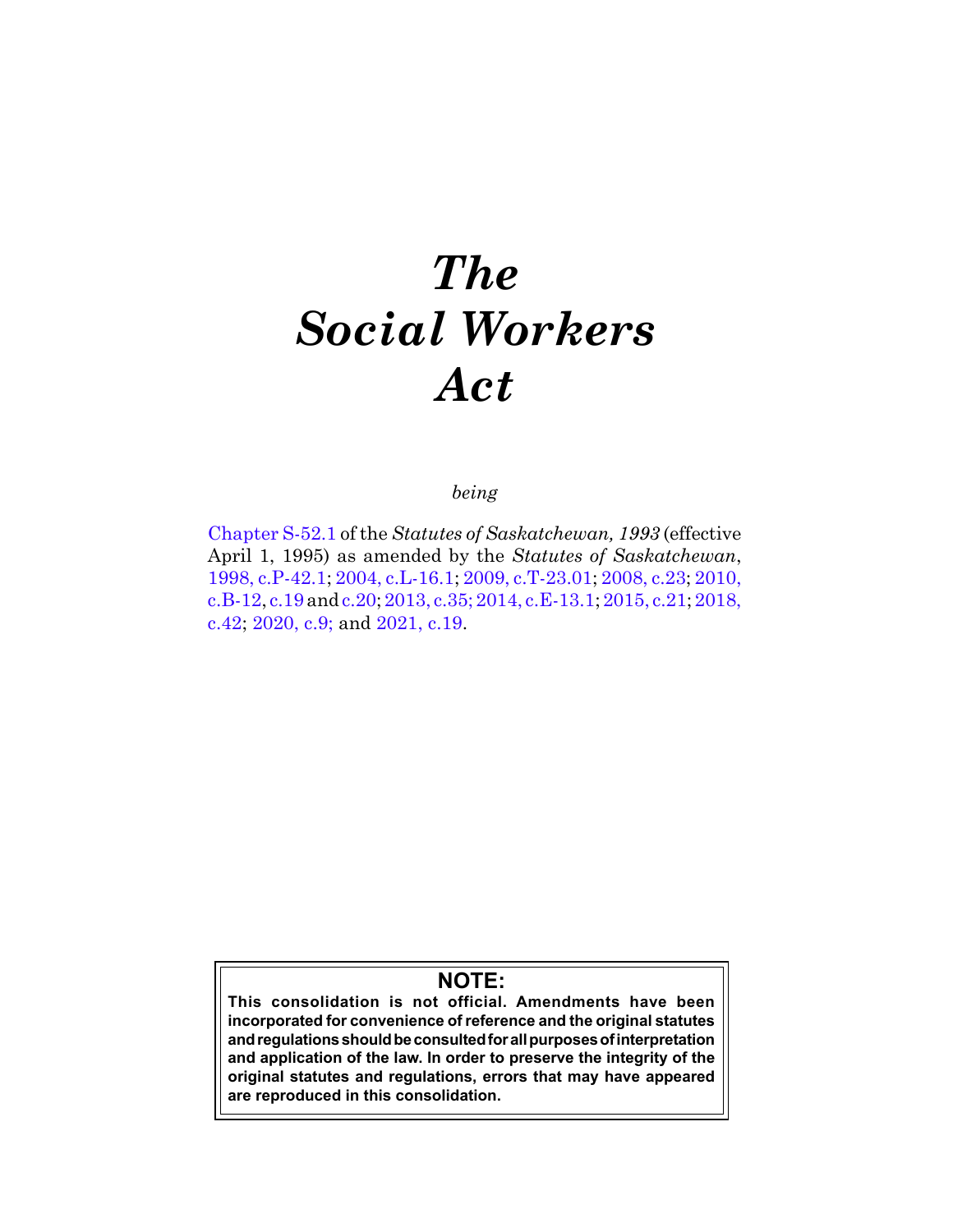# Table of Contents

- Short title
- Interpretation
- Association continued
- Objects
- Membership
- Property
- Meetings
- **COUNCIL**
- Council
- Certain appointments
- Resignation
- Vacancy
- 12 Officers
- Registrar
- Committees

# BYLAWS

- Procedure
- Bylaws
- Filing of bylaws

# MEMBERSHIP, LICENCES AND REGISTRATION

- Registration and licensing
- Register
- Annual register
- Registration
- 21.1 Requirements for endorsement
- Delegation and appeal
- Notice of decision

# PROHIBITION

- Prohibited practice
- 24.01Practice of diagnosis

#### DISCIPLINE

- 24.1 Interpretation re discipline provisions
- 24.2 Proceedings against former members
- Professional conduct committee
- Investigation
- Discipline committee
- Discipline hearing
- Disciplinary powers
- Professional misconduct
- Criminal conviction
- Duty to report
- Suspension
- Appeal
- Powers of judge
- Effect of appeal
- Appeal to Court of Appeal
- Effect of expulsion
- Reinstatement

# GENERAL

- Immunity
- Repealed
- Offence and penalty
- Limitation of prosecution
- Report of termination of employment
- Review by Legislative Assembly
- 46 Record of revocation and notification
- Report to minister
- Other Acts not to prohibit practice
- Compliance
- Service of notices, etc.
- R.S.S. 1978, c.R-15 repealed
- Coming into force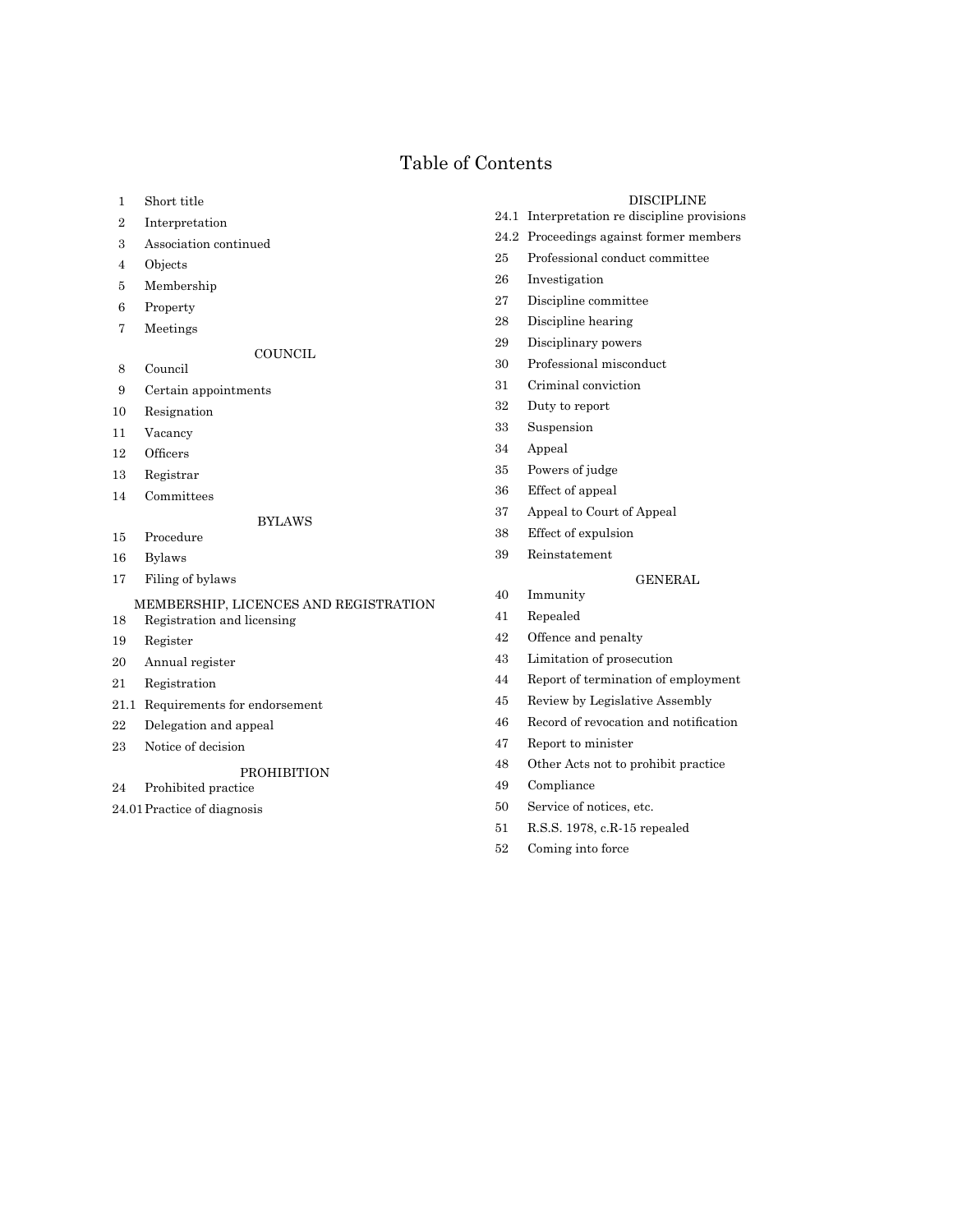# **CHAPTER S-52.1**

# An Act respecting Social Workers

#### **Short title**

**1** This Act may be cited as *The Social Workers Act*.

# **Interpretation**

**2** In this Act:

(a) **"association"** means the Saskatchewan Association of Social Workers continued pursuant to section 3;

- (b) **"bylaws"** means the valid and subsisting bylaws of the association;
- (c) **"council"** means the council of the association;
- (d) **"court"** means the Court of Queen's Bench;

(d.1) **"endorsement"** means an endorsement to a licence authorizing a practising member to engage in the practice of diagnosis;

(e) **"member"** means a member of the association who is in good standing;

(f) **"minister"** means the member of the Executive Council to whom for the time being the administration of this Act is assigned;

(f.1) **"practice of diagnosis"** means the communication of a diagnosis identifying, as the cause of a person's symptoms, a neuropsychological disorder or a psychologically-based psychotic, neurotic or personality disorder;

(g) **"practising member"** means a member to whom an annual licence to practice social work is issued pursuant to this Act and the bylaws;

- (h) **"register"** means a register kept pursuant to section 19;
- (i) **"registrar"** means the registrar appointed pursuant to section 13.

1993, c.S-52.1, s.2; 2013, c35, s.3 ; 2018, c42, s.65.

# **Association continued**

**3** The Saskatchewan Association of Social Workers, a corporation continued pursuant to *The Registered Social Workers Act*, is continued as a corporation.

1993, c.S-52.1, s.3.

#### **Objects**

**4** The objects of the association are:

(a) to establish, maintain and develop standards of knowledge, skill and competence among its members for the purpose of serving and protecting the public interest;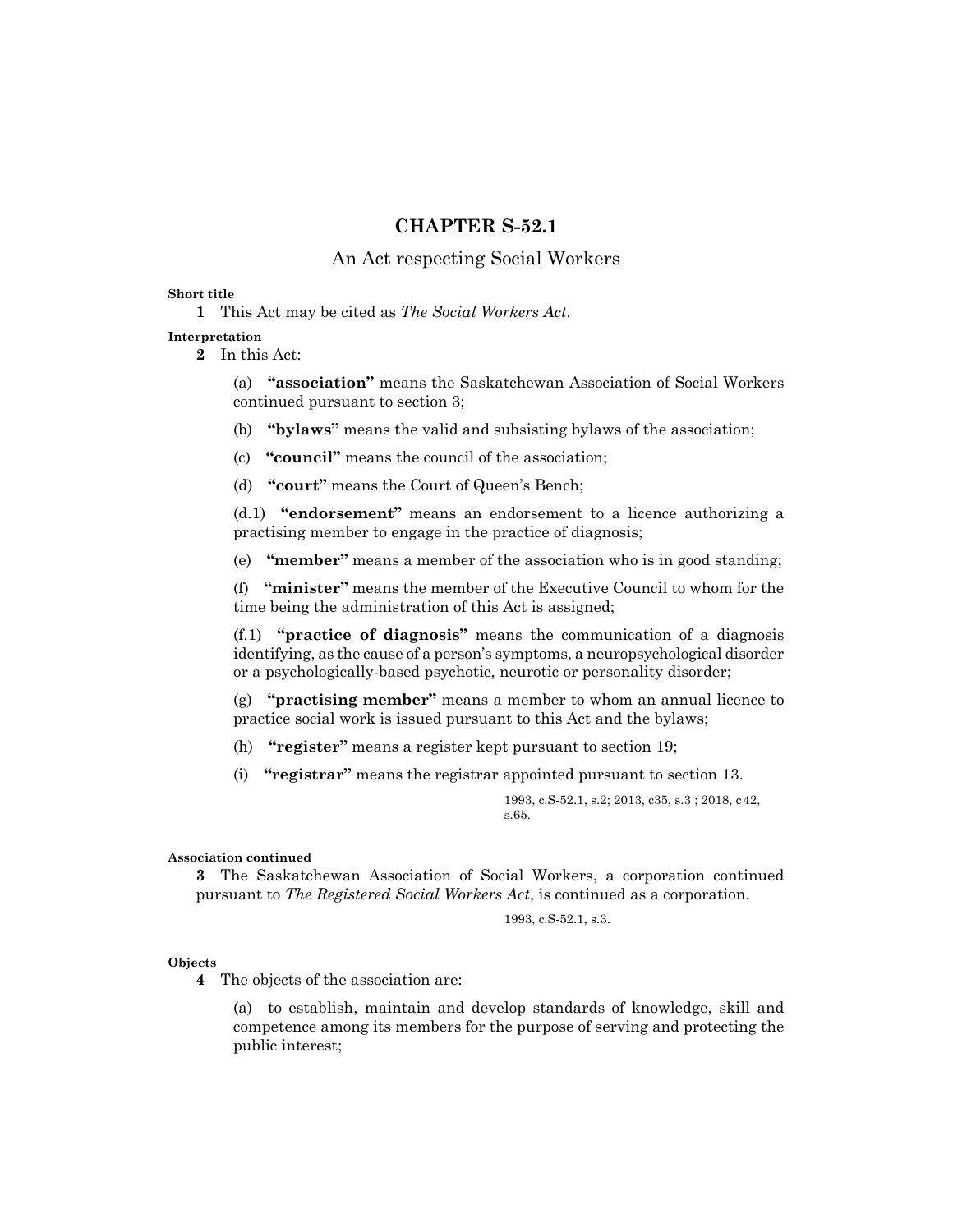**cS-52.1**

(b) to establish, maintain and develop standards of professional conduct among its members;

(c) to promote, develop and sponsor activities appropriate to the strengthening and unification of the social work profession;

(d) to provide a means by which the association through its members may take action on issues of social welfare;

(e) to edit and publish books, papers, journals and other forms of literature respecting social work in order to disseminate information to members of the association as well as to members of the public at large;

(f) to encourage specialized studies in social work among its members and to provide assistance and facilities for special studies and research;

(g) to carry on any other activities related to the above.

1993, c.S-52.1, s.4.

#### **Membership**

**5** The membership of the association consists of:

(a) those persons who are members of the Saskatchewan Association of Social Workers on the day before this Act comes into force; and

(b) those persons who are admitted as members of the association pursuant to this Act and the bylaws.

1993, c.S-52.1, s.5.

#### **Property**

**6**(1) The association may acquire, hold, mortgage, lease, sell, or dispose of any property.

(2) All fees, fines and penalties receivable or recoverable pursuant to this Act are the property of the association.

(3) The association may:

(a) invest its funds in investments in which trustees are authorized to invest pursuant to *The Trustee Act, 2009*;

- (b) sell or otherwise dispose of those investments; and
- (c) reinvest the proceeds of the disposition in similar investments.

1993, c.S-52.1, s.6; 2009, c.T-23.01, s.64.

#### **Meetings**

**7**(1) An annual meeting of the association is to be held at that time and place that is determined by the council in accordance with the bylaws.

(2) The procedure at an annual or special meeting is to be determined by bylaw.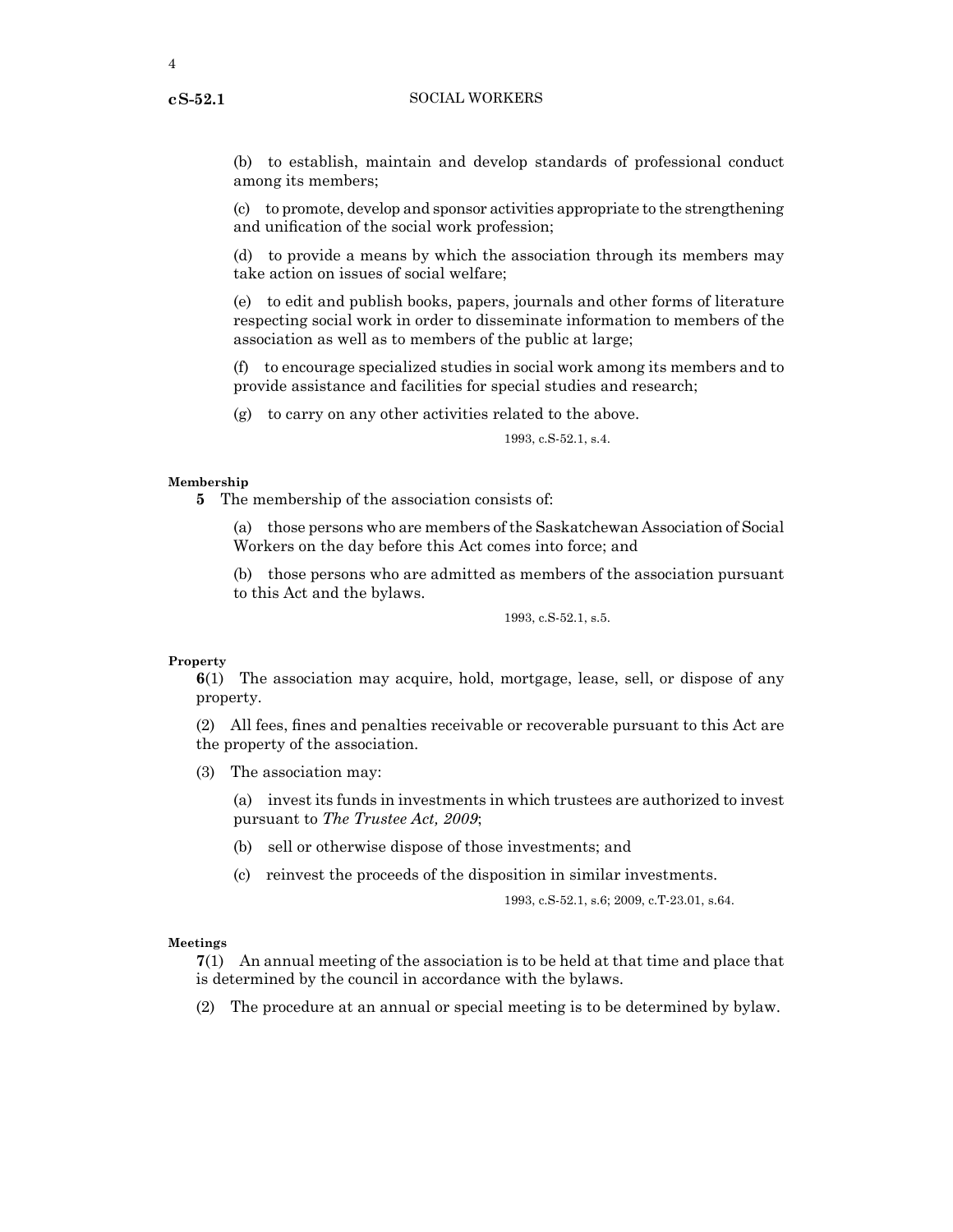5

(3) A special meeting of the association for the transaction of the business that is specified in the resolution or demand is to be held:

(a) on resolution of the council; or

(b) on the demand, in writing, of the number of members specified in the bylaws.

(4) The registrar shall give notice of an annual or special meeting to each member by ordinary mail sent at least 14 days before the meeting.

(5) The time for the notice of a meeting required pursuant to subsection (4) may be waived with the consent in writing of each member.

1993, c.S-52.1, s.7.

# **COUNCIL**

# **Council**

**8**(1) The council shall govern, manage and regulate the affairs and business of the association.

(2) The council consists of:

(a) the number of members prescribed in the bylaws, which shall not be less than five, elected by the members in accordance with this Act and the bylaws; and

(b) two persons appointed pursuant to section 9.

(3) For the purpose of clause  $(2)(a)$ , no member is eligible to be elected a member of the council unless that member resides in Saskatchewan.

(4) Members of the council elected pursuant to clause  $(2)(a)$  are entitled to remuneration and reimbursement for expenses in the amount prescribed in the bylaws.

(5) Each member of the council mentioned in clause (2)(a) holds office for the term prescribed in the bylaws.

1993, c.S-52.1, s.8; 2008, c.23, s.3.

# **Certain appointments**

**9**(1) The Lieutenant Governor in Council may appoint two persons who reside in Saskatchewan as members of the council.

(2) Where the Lieutenant Governor in Council appoints a person as a member of the council, the term of office of that person is not to exceed three years.

(3) Subject to subsection (4), a member of council appointed pursuant to this section holds office until the person's successor is appointed and is eligible for reappointment, but is not eligible to hold office for more than two consecutive terms.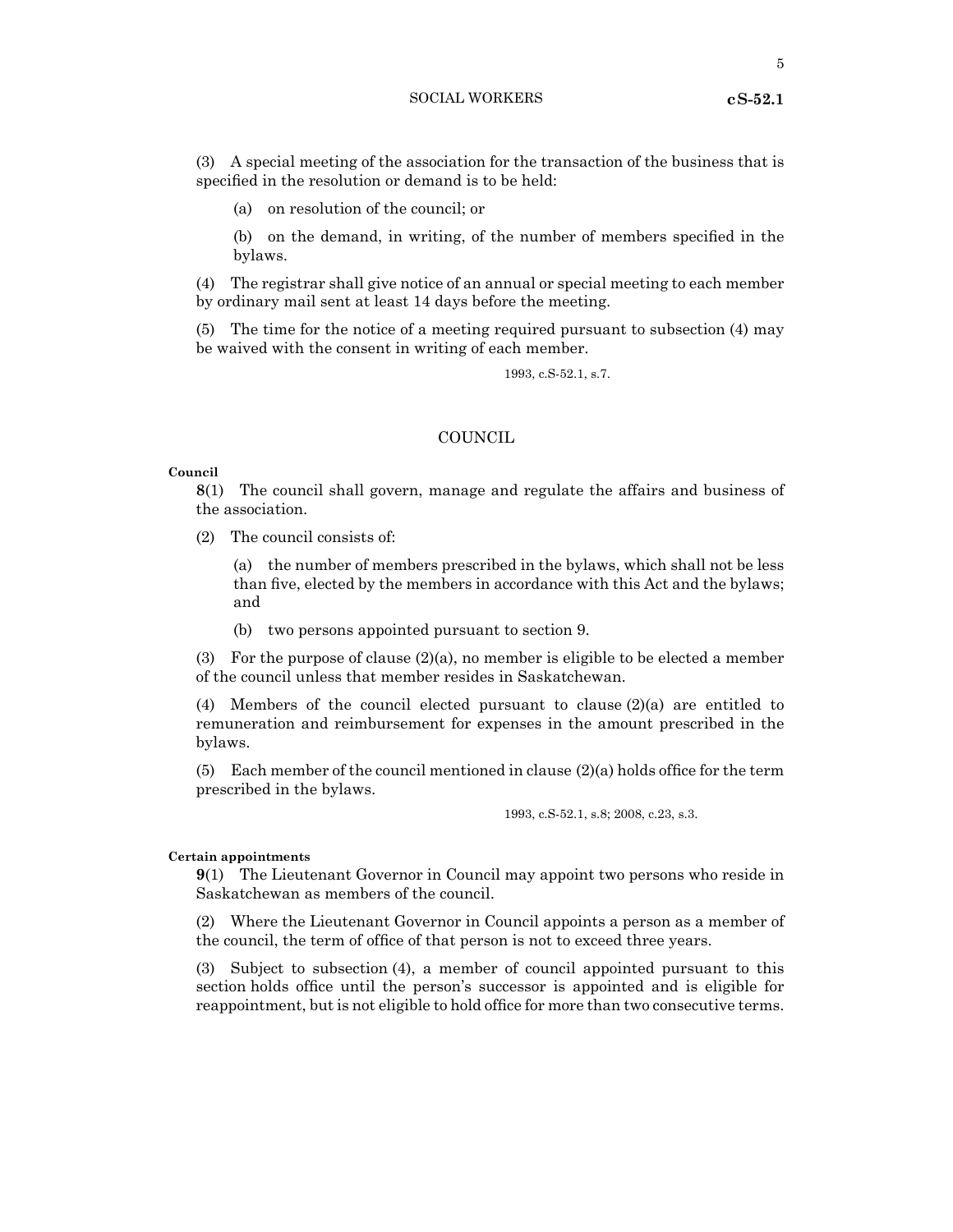**cS-52.1**

(4) A member of council appointed pursuant to this section ceases to hold office if the person ceases to be a resident of Saskatchewan.

(5) A member of the council appointed pursuant to this section may exercise rights and serve as a member of committees to the same extent as other members of the council, but is ineligible to be an officer of the association.

(6) A member of council appointed pursuant to this section shall be a member of the discipline committee.

(7) The absence or inability to act as a member of the discipline committee by a member of the council appointed pursuant to this section or the failure to appoint a member of the council pursuant to this section does not impair the right of the other members of the discipline committee to act.

(8) The minister shall remunerate and reimburse for expenses the members of council appointed pursuant to this section at the rate determined by the Lieutenant Governor in Council.

1993, c.S-52.1, s.9; 2008, c.23, s.4.

# **Resignation**

**10**(1) An elected member of the council may resign by giving written notice of his or her resignation to the council.

(2) A member of the council appointed pursuant to section 9 may resign by giving written notice of his or her resignation to the minister.

(3) The resignation of a member of the council pursuant to subsection (1) or (2) is effective:

(a) on the date stated in the written notice; or

(b) if no date is stated in the written notice, on the date the written notice is received by the council or the minister, as the case may be.

1993, c.S-52.1, s.10.

#### **Vacancy**

**11**(1) When a vacancy occurs in the elected membership of the council, the remaining members of the council may appoint another member to fill the vacancy until the earlier of:

(a) the expiry of the term of office of the council member who ceased to be a member of the council; or

(b) the date on which a member is elected to fill the vacancy in accordance with this Act and the bylaws.

(2) A vacancy in the membership of the council does not impair the right of the remaining members of the council to act.

1993, c.S-52.1, s.11.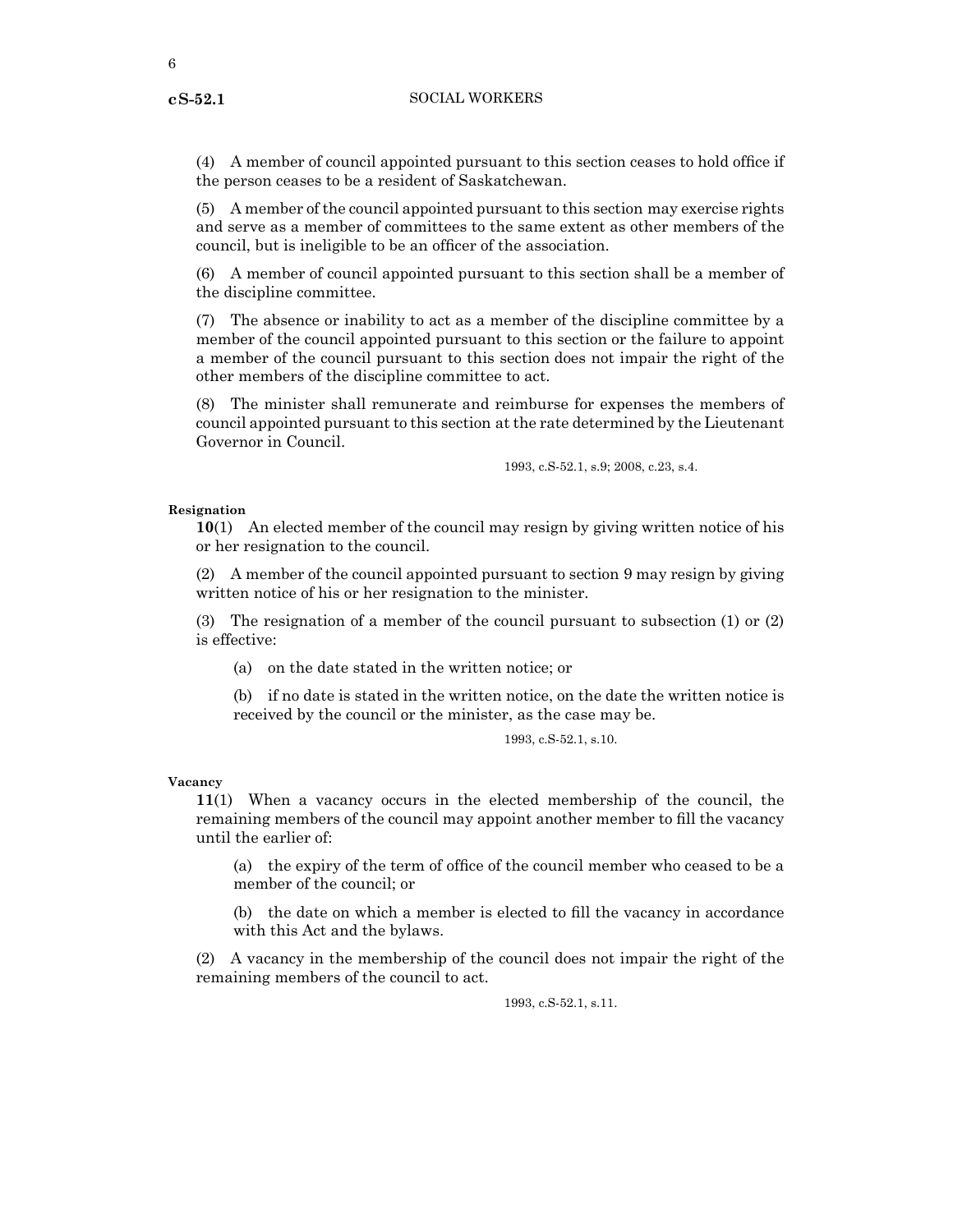**12** The officers of the association are to be those that are:

- (a) designated in the bylaws; and
- (b) appointed or elected in accordance with the bylaws.

1993, c.S-52.1, s.12.

# **Registrar**

**13**(1) The council shall appoint a registrar.

(2) The council may engage any employees that it considers necessary to carry out the duties and functions of the association.

(3) Subject to this Act and the bylaws, the council shall determine the duties, responsibilities and remuneration of employees of the association.

1993, c.S-52.1, s.13.

#### **Committees**

**14**(1) The council may establish any committees that are provided for by the bylaws or that it considers necessary.

(2) The council shall appoint members to any committees that are provided for by this Act or the bylaws or that are established pursuant to subsection (1).

(3) Committee members are eligible to be paid any remuneration that may be prescribed in the bylaws.

(4) The council may delegate to a committee that is:

(a) provided for by this Act or by the bylaws; or

(b) established pursuant to subsection (1);

any of its powers or duties on those terms or conditions that the council may determine.

(5) Subject to this Act and the bylaws, a committee may establish its own procedures.

1993, c.S-52.1, s.14.

# BYLAWS

#### **Procedure**

**15**(1) With the approval of a majority of those members who vote at an annual or special meeting, the association may make bylaws for any purpose set out in section 16.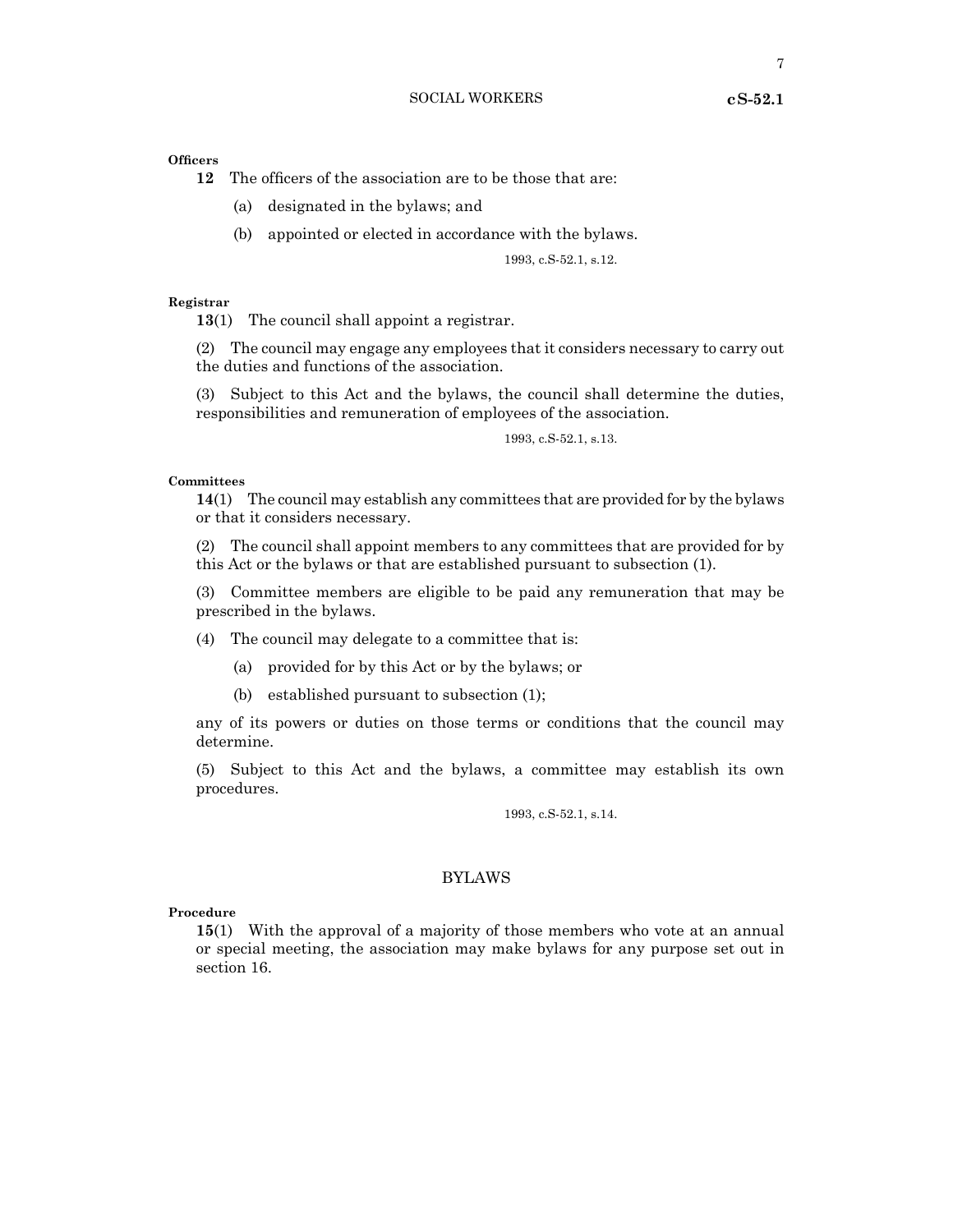**cS-52.1**

(2) The registrar shall notify each member, by ordinary mail, of each bylaw made pursuant to subsection (1) within 150 days after the bylaw is made.

(3) Failure to comply with subsection (2) does not invalidate a bylaw.

- (4) No bylaw made pursuant to subsection  $16(2)$  comes into force until it is:
	- (a) approved by the minister; and
	- (b) published in the Gazette.

(5) The council shall file with the Director of Corporations two copies, certified by the registrar to be true copies, of:

- (a) all bylaws made for a purpose set forth in subsection 16(1); and
- (b) all amendments to bylaws described in clause (a);

within 30 days after the bylaws are made.

(6) Where a bylaw described in clause (5)(a) is amended, the council shall also file two copies, certified by the registrar to be true copies, of the bylaw with the amendment.

(7) The registrar shall forward copies of proposed bylaws to all members by ordinary mail sent at least 14 days before the date of the annual or special meeting at which they are to be presented.

1993, c.S-52.1, s.15; 2010, c.B-12, s.63.

# **Bylaws**

**16**(1) Subject to this Act, bylaws may be made pursuant to section 15 for the following purposes:

- (a) prescribing the seal of the association;
- (b) providing for the execution of documents by the association;
- (c) respecting the banking and financial dealings of the association;

(d) fixing the fiscal year of the association and providing for the audit of the accounts and transactions of the association;

(e) respecting the management of the property of the association;

(f) prescribing the number of members of the council mentioned in clause 8(2)(a) and their terms of office;

(g) prescribing the duties of members of the council and officers of the association;

(h) prescribing remuneration and reimbursement for expenses for elected members of the council and members of committees;

(i) governing procedures for the election of those members of council mentioned in clause 8(2)(a);

(j) prescribing the organization, powers and procedures of the council and regulating the council in the performance of its duties;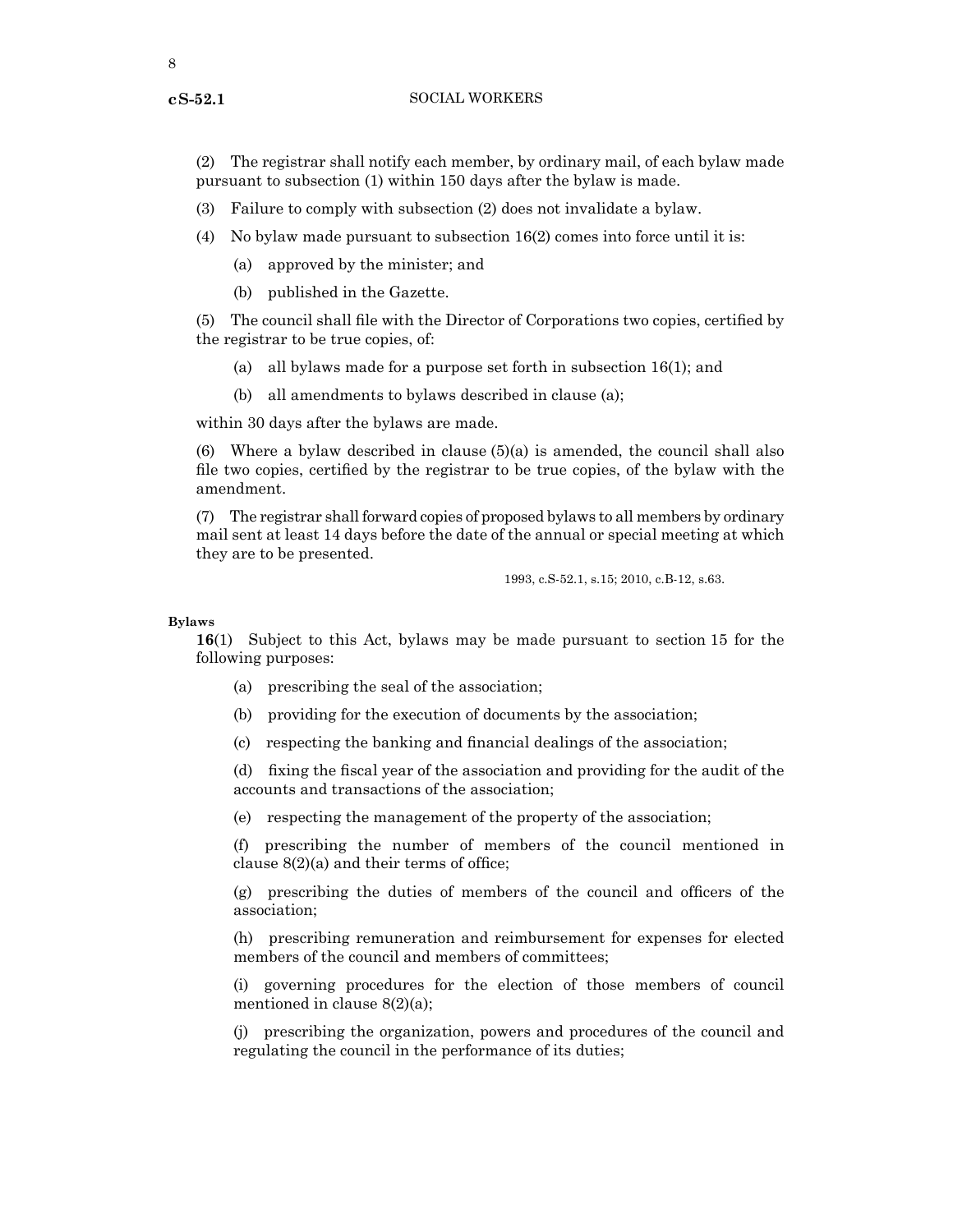(k) respecting the holding and procedures of meetings of the council and annual or special meetings of the association;

(l) prescribing the amounts of registration, licensing, endorsement and other fees payable to the association, the times of payment and the penalties for late payment;

(m) providing for the receipt, management and investment of contributions, donations or bequests;

(n) establishing and governing scholarships, bursaries and prizes;

(o) authorizing the association to enter into agreements or arrangements with any person, group, association, organization or body corporate having goals or objectives similar to those of the association;

(p) establishing any committees that the council considers necessary and prescribing the manner of election or appointment of members to those committees.

(2) Subject to this Act, bylaws may be made pursuant to section 15 for the following purposes:

- (a) prescribing the qualifications, standards and tests of competency for:
	- (i) the registration of persons or any category of persons as members;
	- (ii) the issuing of licences; and
	- (iii) the granting of endorsements;
- (b) prescribing:

(i) procedures governing the registration of persons or any category of persons as members of the association;

(ii) procedures governing the issuing of licences and the granting of endorsements; and

- (iii) the terms and conditions of licences;
- (c) providing for a code of professional ethics;

(d) setting standards of professional conduct, competency and proficiency of members;

(e) setting standards regarding the manner and method of the practice of members;

(f) setting requirements for maintenance of membership;

(g) setting standards for continuing education and the participation of members in continuing education;

(g.1) prescribing the requirements that must be met and criteria that must be satisfied to obtain and continue to hold an endorsement, including standards of training and education and additional and continuing training and education requirements;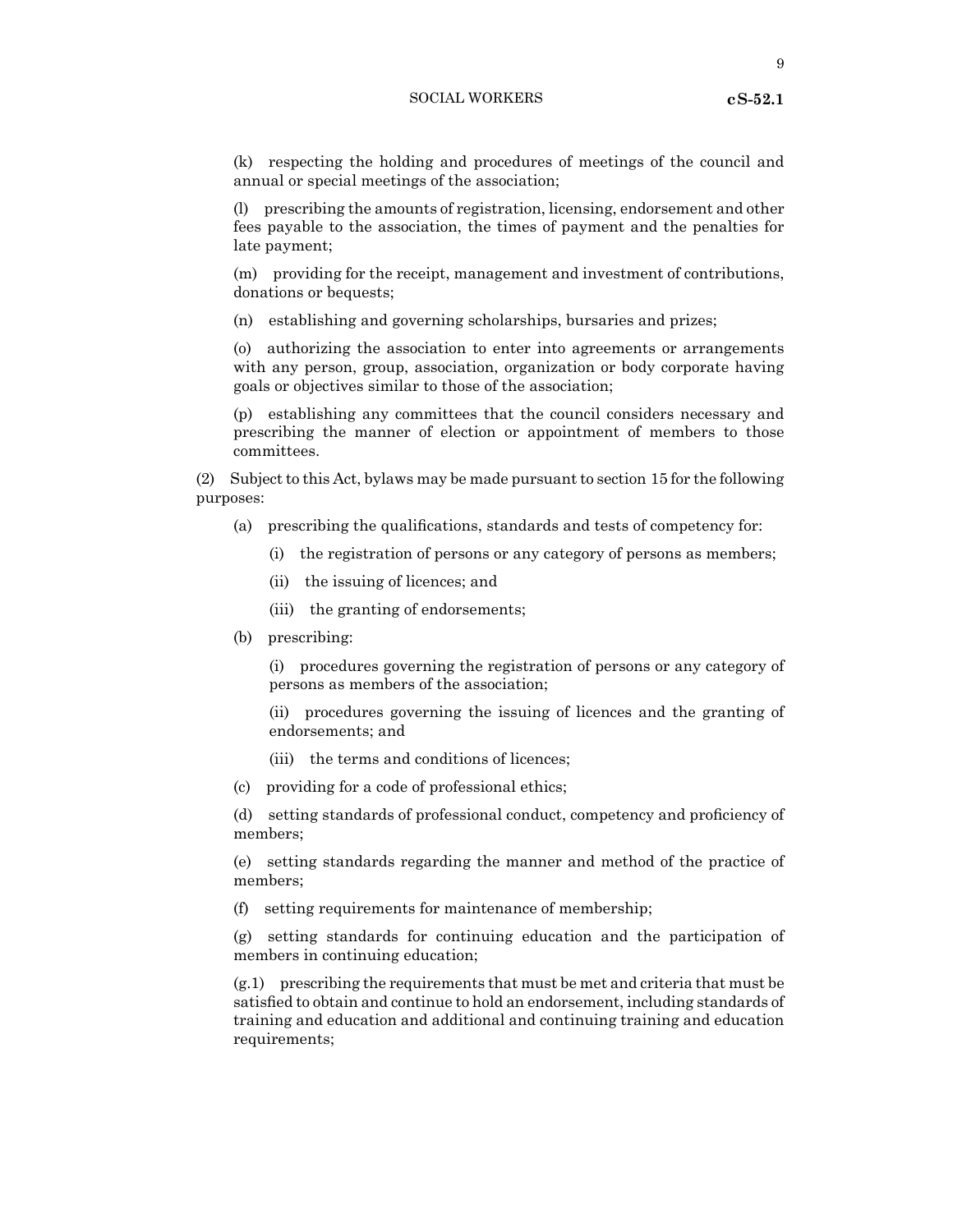- **cS-52.1**
- (h) prescribing procedures for:

(i) reviews pursuant to subsection 22(4); and

(ii) investigations and hearings by the professional conduct and discipline committees of complaints alleging that a member is guilty of professional misconduct or professional incompetence;

(i) governing the reinstatement of a member who has been expelled;

(j) establishing categories of membership in the association, and prescribing the rights and privileges of each category;

(k) prescribing the circumstances under which a member is required to attend re-entry education programs and courses and approving programs and courses for that purpose;

(l) governing the approval of education programs for purposes of registration pursuant to this Act and prescribing terms and conditions for initial or continuing approval of those programs;

(m) prescribing the minimum amount of liability protection that a practising member, who is not employed pursuant to *The Public Service Act, 1998*, or any category of practising member is required to obtain;

(n) respecting the reporting and publication of decisions and reports of the council and committees;

(o) regulating advertising by members;

(p) prescribing the number of members required to demand a special meeting of the association;

(q) generally, for the better carrying out of this Act.

1993, c.S-52.1, s.16; 1998, c.P-42.1, s.42; 2013,  $c35$ , s.4.

# **Filing of bylaws**

**17**(1) The association shall file with the minister two copies, certified by the registrar to be true copies, of:

- (a) all bylaws made for the purpose of subsection 16(2); and
- (b) any amendments of a bylaw described in clause (a), together with two certified copies of the bylaw to which it relates.

(2) Where the minister does not advise the association in writing within 90 days of receiving copies of the bylaw or amendment that the minister approves the bylaw or amendment, it is deemed not to be approved.

(3) Where the minister approves a bylaw or an amendment to a bylaw, the minister shall file with the Director of Corporations two copies, certified by the registrar to be true copies, of the bylaw or amendment.

(4) Where an amendment to a bylaw is filed pursuant to subsection  $(3)$ , the minister shall file two copies, certified by the registrar to be true copies, of the bylaw with the amendment.

1993, c.S-52.1, s.17; 2010, c.B-12, s.63.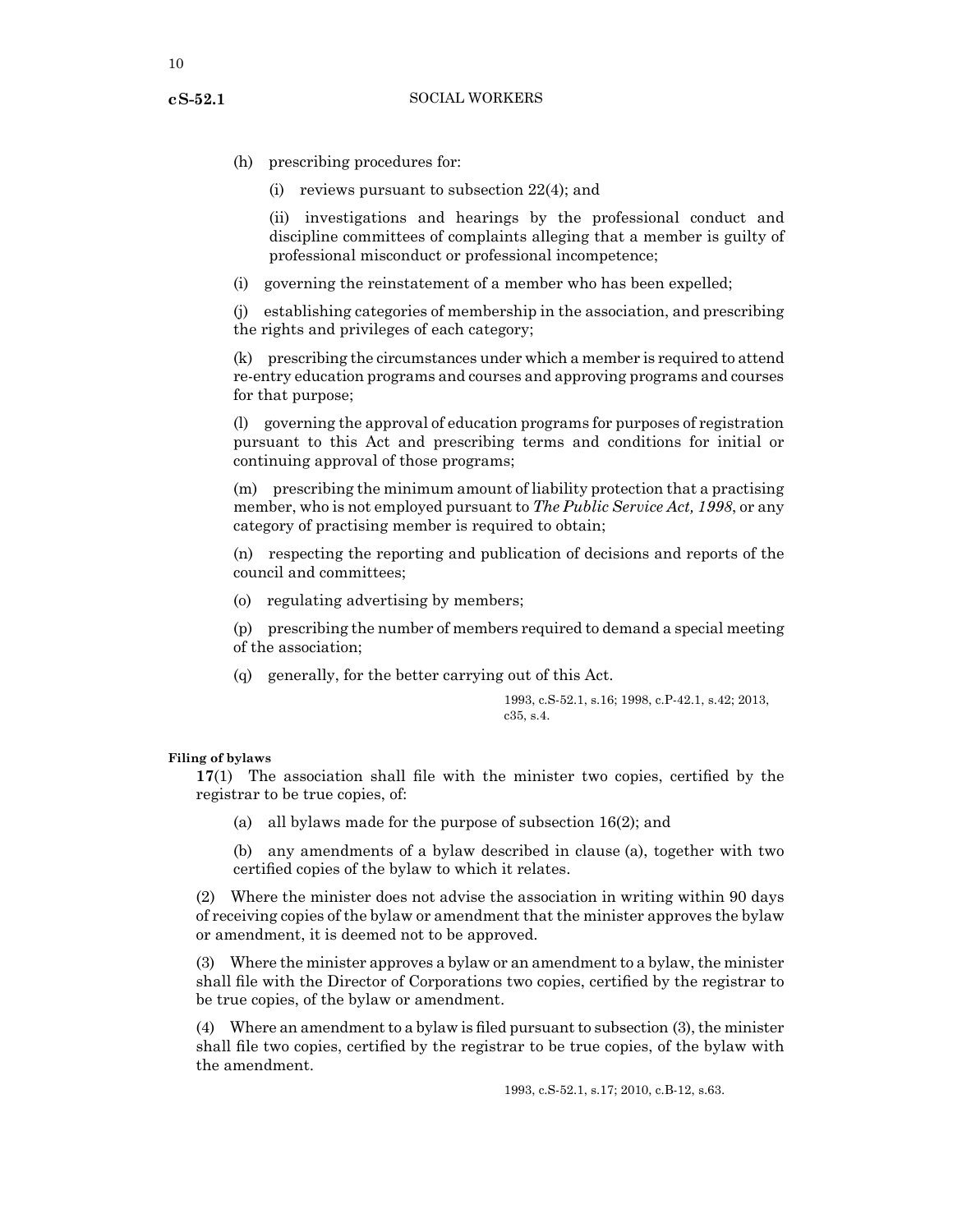11

# MEMBERSHIP, LICENCES AND REGISTRATION

#### **Registration and licensing**

**18**(1) The council, in accordance with this Act and the bylaws, may register individuals as members.

- (2) The council, in accordance with this Act and the bylaws, may issue:
	- (a) an annual licence to a member to practise as a social worker;
	- (b) **Not yet proclaimed.**
	- (c) a temporary licence to a person to practise as a social worker on any terms and conditions specified in the licence.

(3) The council, in accordance with this Act and the bylaws, may grant an endorsement to a practising member's licence.

2008, c.23, s.5; 2013, c35, s.5.

#### **Register**

**19**(1) The registrar, in accordance with the bylaws, shall keep or cause to be kept a register in which shall be entered the name and address of every member and practising member.

- (2) The register is to be kept:
	- (a) at the head office of the association; and
	- (b) open for inspection by all persons, without fee, during normal office hours of the association.

(2.1) The register may be made available in any other manner acceptable to the registrar, including an electronic format.

(3) A certificate purporting to be signed by the registrar and stating that a named person was or was not, on a specified day or during a specified period, a member, a practising member or a suspended member according to the register is admissible in evidence as proof, in the absence of evidence to the contrary, of the facts stated in it without proof of the registrar's appointment or signature.

1993, c.S-52.1, s.19; 2020, c9, s.40.

#### **Annual register**

**20** On or before February 1 in each year, the association shall file with the Director of Corporations and the minister a list, to be called the annual register, certified by the registrar to be a true list, showing:

(a) the names of all members of the association as at December 31 in the preceding year;

(b) the addresses of the members mentioned in clause (a) as shown by the records of the association; and

(c) the respective dates of admission to membership in the association of the members mentioned in clause (a).

1993, c.S-52.1, s.20; 2010, c.B-12, s.63.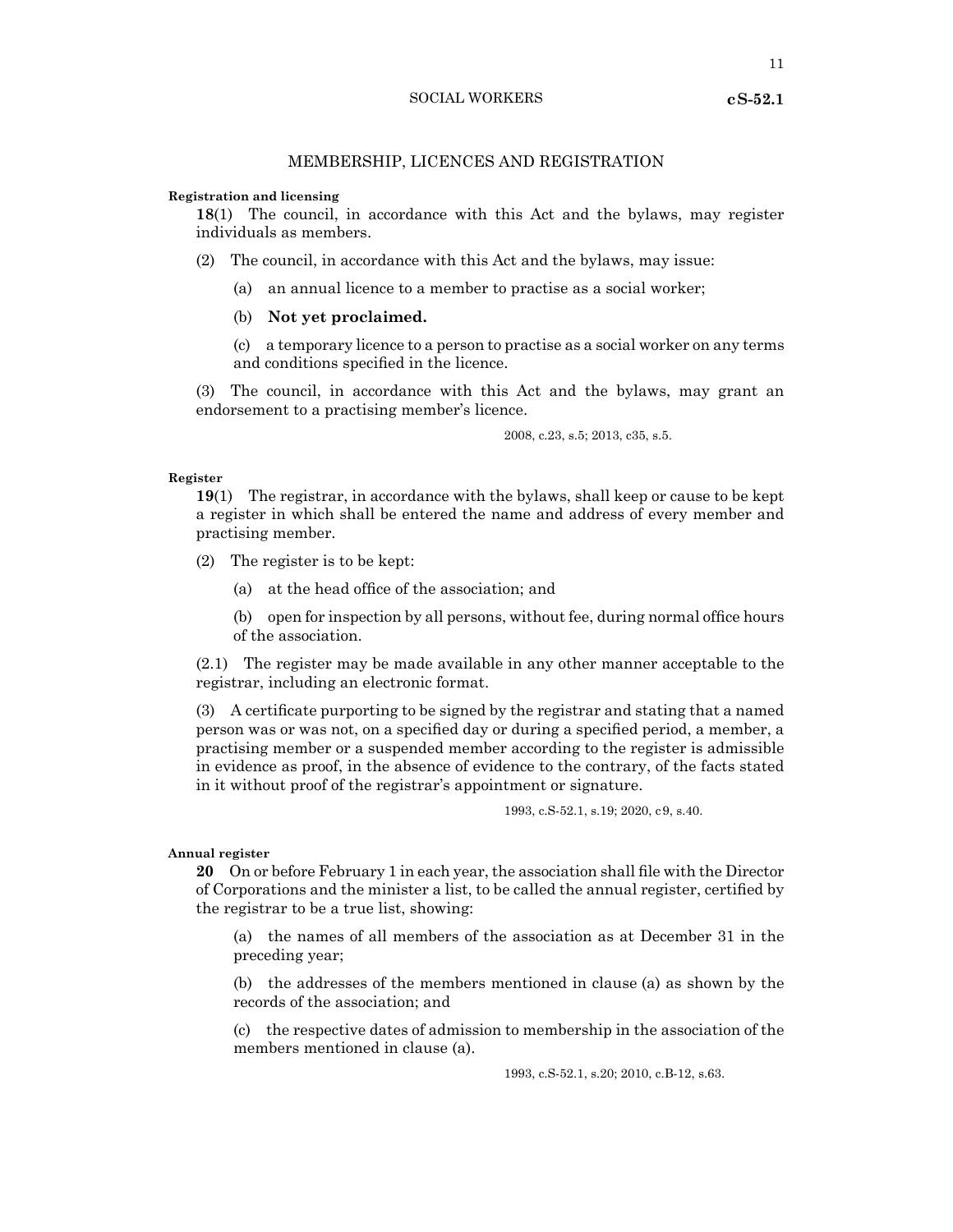#### **Requirements for registration**

**21**(1) The council may register a person as a member and issue an annual licence to the person to practise as a social worker if the person produces evidence establishing to the satisfaction of the council that he or she:

- (a) has paid the prescribed fees;
- (b) is of good character;
- (c) has complied with the bylaws with respect to registration as a member;
- (d) is eligible according to the bylaws to be a member; and
- (e) either:

(i) holds a certificate or a bachelor's, master's or doctoral degree in social work from a university that is approved in the bylaws; or

(ii) has been registered as a member pursuant to paragraph  $21(d)(ii)(B)$ as that paragraph existed immediately before the coming into force of this section.

(2) Notwithstanding clause (1)(e), the council may, in accordance with the bylaws, register as a member and issue an annual licence to a person to practise as a social worker if the person is a member in good standing, as a social worker, of any association of social workers in another jurisdiction within Canada.

# (3) **Not yet proclaimed.**

(4) Notwithstanding that a person does not comply with the requirements in subsection (1), the council may issue a temporary licence to a person to practise as a social worker if the person produces evidence establishing to the satisfaction of the council that he or she:

- (a) is eligible, according to the bylaws, for a temporary licence;
- (b) has paid the prescribed fees; and
- (c) has complied with the bylaws with respect to receiving a temporary licence.

2008, c.23, s.6; 2010, c.19, s.38.

# **Requirements for endorsement**

**21.1** The council may grant an endorsement to a practising member authorizing that member to engage in the practice of diagnosis if the member produces evidence establishing to the satisfaction of the council that he or she:

- (a) has paid the prescribed fees;
- (b) is a practising member; and

(c) has complied with the bylaws with respect to the requirements that must be met and criteria that must be satisfied for the granting of an endorsement.

2013, c35, s.6.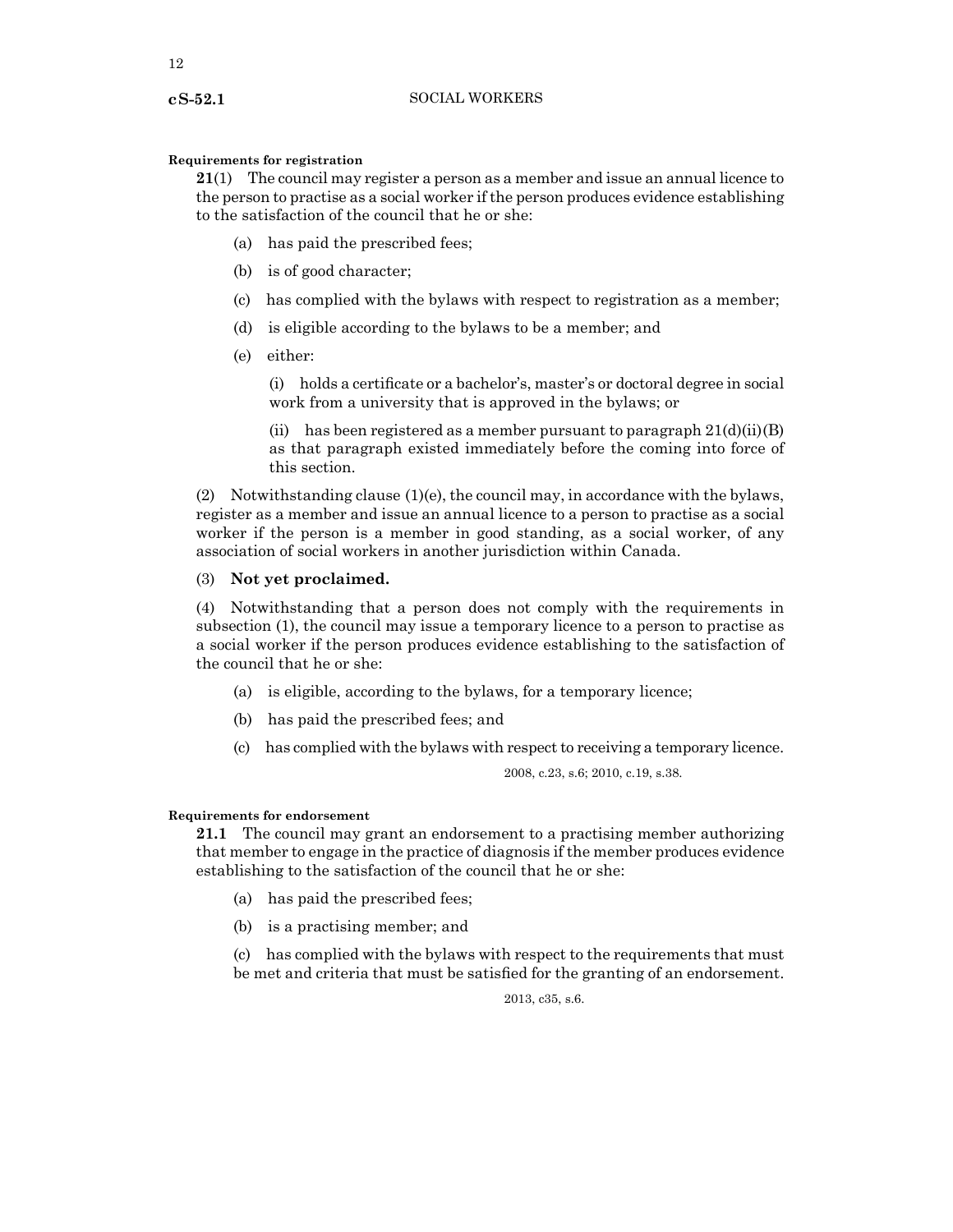## **Delegation and appeal**

**22**(1) The council may delegate to the registrar the power to:

- (a) admit persons as members;
- (b) issue licences to social workers; or
- (c) do both of the things mentioned in clauses (a) and (b).

(2) Where a power has been delegated pursuant to subsection (1), the exercise of that power by the registrar is deemed to be an exercise of the power by the council.

(3) The council may impose any terms or conditions that it considers appropriate on a delegation pursuant to subsection (1).

(4) A person who is aggrieved by a decision of the registrar made pursuant to a delegated power may apply to the council to review that decision.

(5) On a review pursuant to subsection (4), the council shall hear the review and may:

(a) direct the registrar to exercise the power in a manner that council considers appropriate; or

(b) confirm the registrar's decision.

(6) On a review pursuant to subsection (4), the person aggrieved by the decision of the registrar has the right to appear in person before the council in support of the application.

1993, c.S-52.1, s.22.

# **Notice of decision**

**23** The council shall cause the applicant to be informed in writing of its decision pursuant to subsection 22(5).

1993, c.S-52.1, s.23.

# PROHIBITION

#### **Prohibited practice**

**24**(1) No person other than a member shall engage in the practice of social work by using the title "social worker".

(2) No person shall engage in the practice of diagnosis unless the person:

(a) is a practising member who has been granted an endorsement by the council; or

(b) is authorized pursuant to another Act to engage in the practice of diagnosis.

2013, c35, s.7.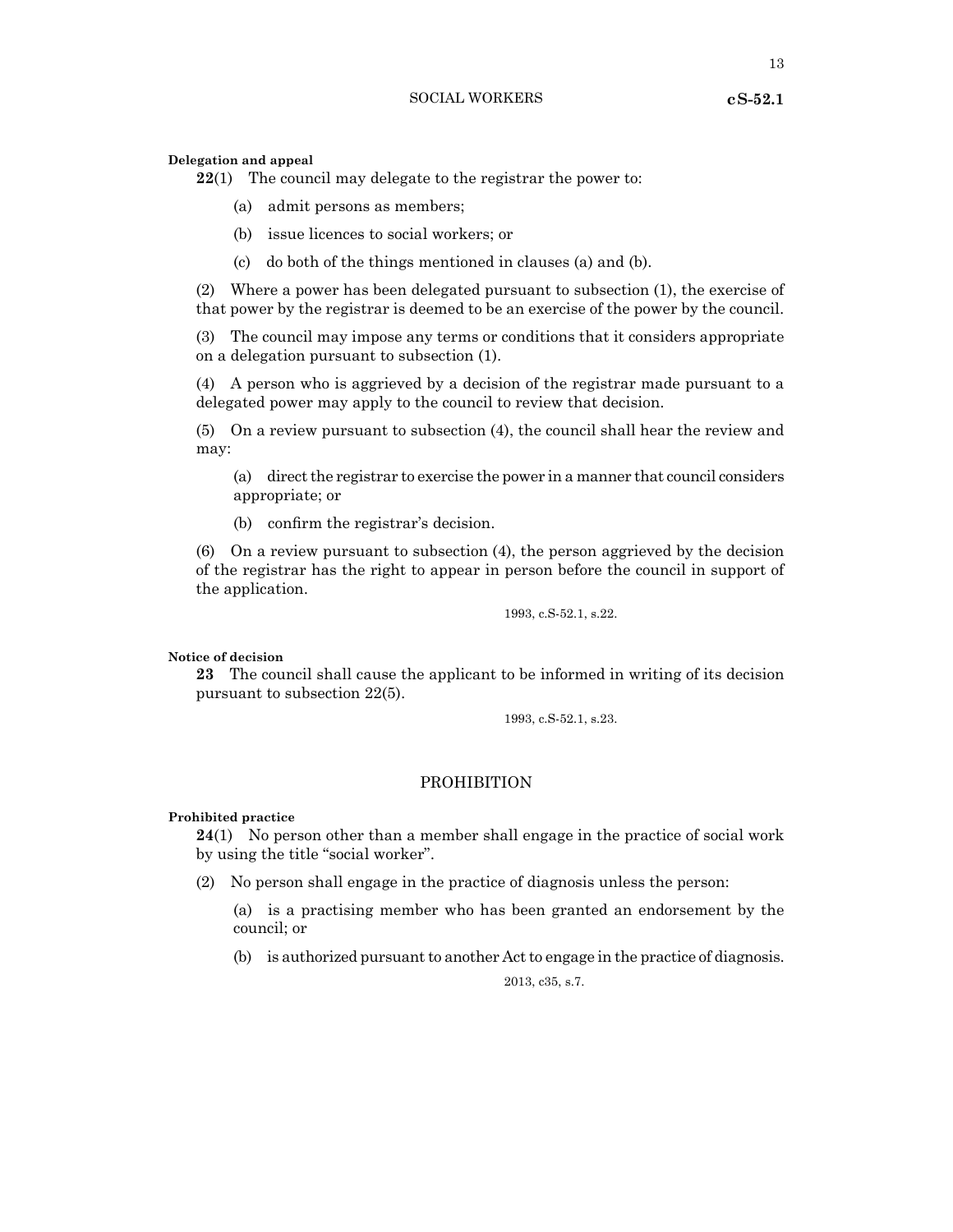#### **Practice of diagnosis**

**24.01** Notwithstanding any other Act, if a member has been granted an endorsement pursuant to this Act and the bylaws, the member may engage in the practice of diagnosis.

2013, c35, s.7.

# **DISCIPLINE**

# **Interpretation re discipline provisions**

**24.1** In sections 24.2 to 39, **"member"** includes a former member.

2010, c.20, s.53.

#### **Proceedings against former members**

**24.2**(1) No proceedings conducted pursuant to this Act shall be commenced against a former member more than two years after the day he or she became a former member.

(2) For the purposes of this section, a proceeding is commenced when the professional conduct committee, pursuant to subsection 26(1), is requested by the council to consider a complaint or is in receipt of a written complaint alleging that a member is guilty of professional misconduct or professional incompetence.

2010, c.20, s.53.

# **Professional conduct committee**

**25**(1) The professional conduct committee is established consisting of at least three persons appointed by the council, a majority of whom shall be members.

(2) No member of the discipline committee is eligible to be appointed as a member of the professional conduct committee.

1993, c.S-52.1, s.25.

#### **Investigation**

**26**(1) Where the professional conduct committee is requested by the council to consider a complaint, or is in receipt of a written complaint, alleging that a member is guilty of professional misconduct or professional incompetence, the professional conduct committee shall:

(a) review the complaint; and

(b) investigate the complaint by taking any steps it considers necessary, including summoning before it the member whose conduct is the subject of the complaint.

(2) On completion of its investigation, the professional conduct committee shall make a written report to the discipline committee recommending that:

(a) the discipline committee hear and determine the formal complaint set out in the written report; or

(b) no further action be taken with respect to the matter under investigation.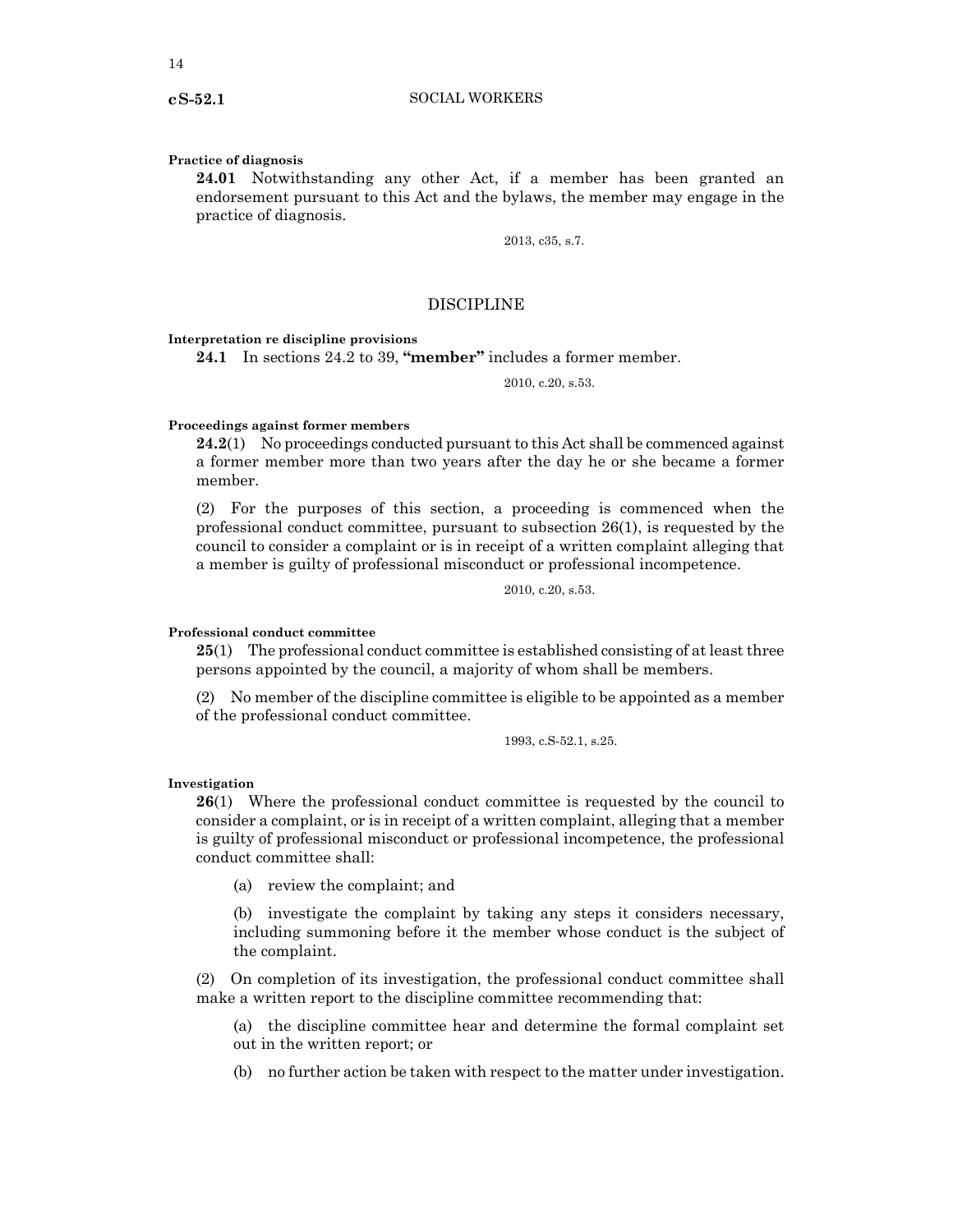15

(3) The formal complaint set out in a written report made pursuant to clause (2)(a) may relate to any matter disclosed in the complaint received pursuant to subsection (1) or in the investigation conducted pursuant to subsection (1).

(4) A report signed by a majority of the professional conduct committee is a decision of that committee.

(5) The professional conduct committee shall provide or cause the registrar to provide a copy of a written report made pursuant to clause (2)(b) to:

(a) the council;

(b) the person, if any, who made the complaint mentioned in subsection (1); and

(c) the member whose conduct is the subject of the complaint mentioned in subsection (1).

(6) Subject to clause  $39(6)(c)$ , no statement or evidence given by the member whose conduct is the subject of the complaint to the professional conduct committee is to be used in evidence in any proceeding other than the investigation by that committee.

1993, c.S-52.1, s.26.

#### **Discipline committee**

**27**(1) The discipline committee is established consisting of at least five members appointed by the council, one of whom shall be the member of council appointed pursuant to subsection 9(1).

(2) No member of the professional conduct committee is eligible to be appointed as a member of the discipline committee.

1993, c.S-52.1, s.27.

## **Discipline hearing**

**28**(1) Where a report of the professional conduct committee recommends that the discipline committee hear and determine a complaint, the registrar shall, at least two weeks prior to the date the discipline committee is to sit:

(a) send a copy of the formal complaint to the member whose conduct is the subject of the hearing; and

(b) serve notice on the member whose conduct is the subject of the hearing of the date, time and place of the hearing.

(2) The professional conduct committee shall prosecute the complaint, but its members shall not participate in any other manner in the hearing of the complaint, except as witnesses when required.

(3) The discipline committee shall hear the complaint and shall decide whether or not the member is guilty of professional misconduct or professional incompetence, notwithstanding that the determination of a question of fact may be involved, and the discipline committee need not refer any such matter to a court for adjudication.

(4) The discipline committee may accept any evidence that it considers appropriate and is not bound by rules of law concerning evidence.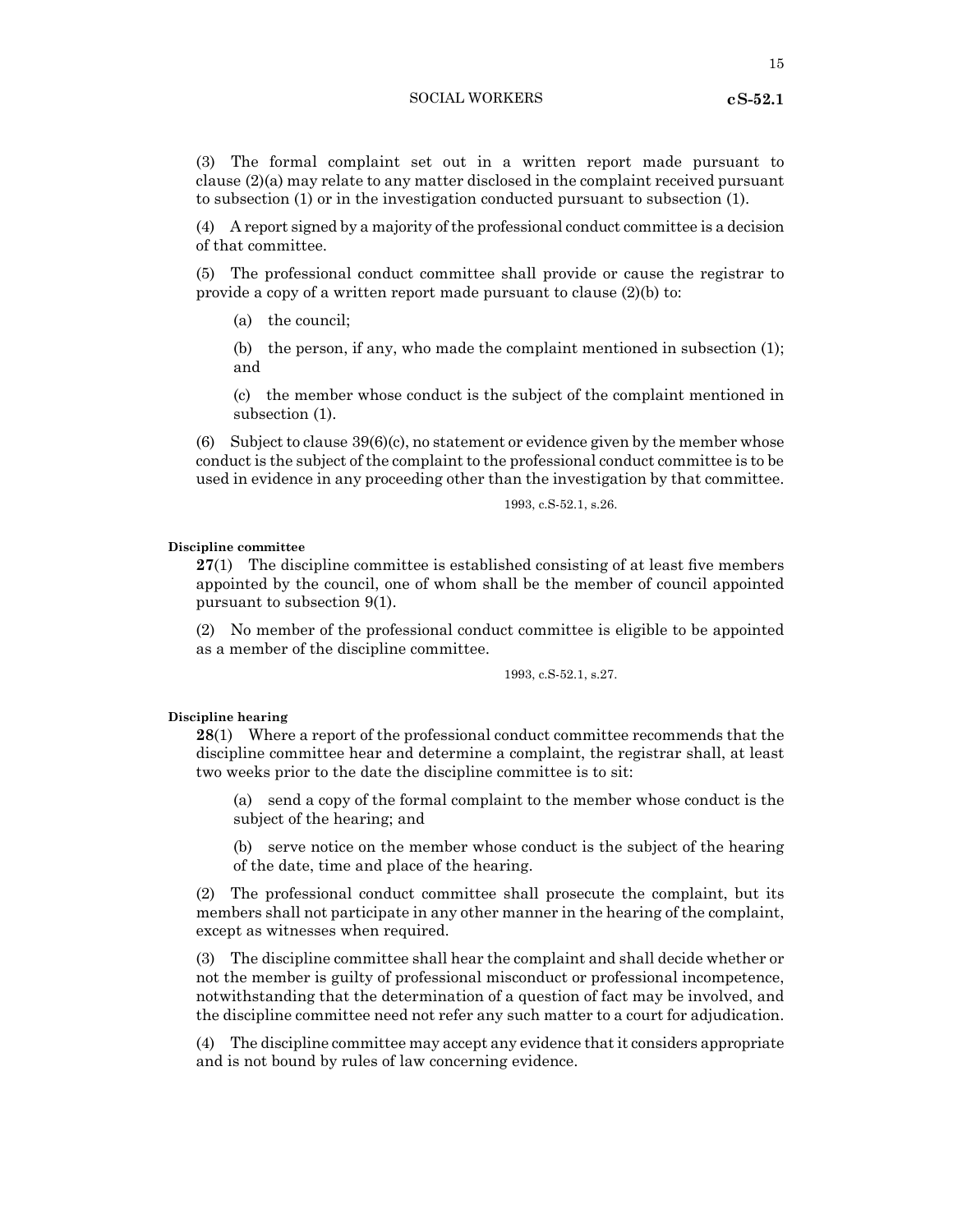**cS-52.1**

(5) The discipline committee may employ, at the expense of the association, any legal or other assistance that it considers necessary, and the member whose conduct is the subject of the hearing may be represented by counsel at his or her own expense.

(6) The testimony of witnesses is to be under oath administered by the chairperson of the discipline committee.

(7) At a hearing by the discipline committee, there is to be a full right:

- (a) to examine, cross-examine and re-examine all witnesses; and
- (b) to adduce evidence in defence and reply.

(8) On the application of the member whose conduct is the subject of a hearing or a member of the discipline committee, the local registrar of the court at any judicial centre, on payment of the appropriate fees, shall issue writs of *subpoena ad testificandum* or *subpoena duces tecum* and, where that writ is disobeyed, the proceedings and penalties are those applicable in civil cases in the court.

(9) Where the member whose conduct is the subject of the hearing fails to attend the hearing, the discipline committee, on proof of service of the notice mentioned in subsection (1), may proceed with the hearing in his or her absence.

(10) If, during the course of a hearing, the evidence shows that the member whose conduct is the subject of the hearing may be guilty of a charge different from or in addition to any charge specified in the formal complaint, the discipline committee shall:

(a) notify the member of that fact; and

(b) if the discipline committee proposes to amend, add to or substitute the charge in the formal complaint and unless the member otherwise consents, adjourn the hearing for any period that the discipline committee considers sufficient to give the member an opportunity to prepare a defence to the amended formal complaint.

- (11) The person, if any, who made the complaint pursuant to section 26:
	- (a) is to be notified by the registrar of the time and place of the hearing; and
	- (b) is entitled to attend the hearing.

(12) Notwithstanding clause (11)(b), the discipline committee may exclude from any part of the hearing the person who made the complaint when the committee is of the opinion that evidence brought in the presence of that person will unduly violate the privacy of a person other than the member.

1993, c.S-52.1, s.28.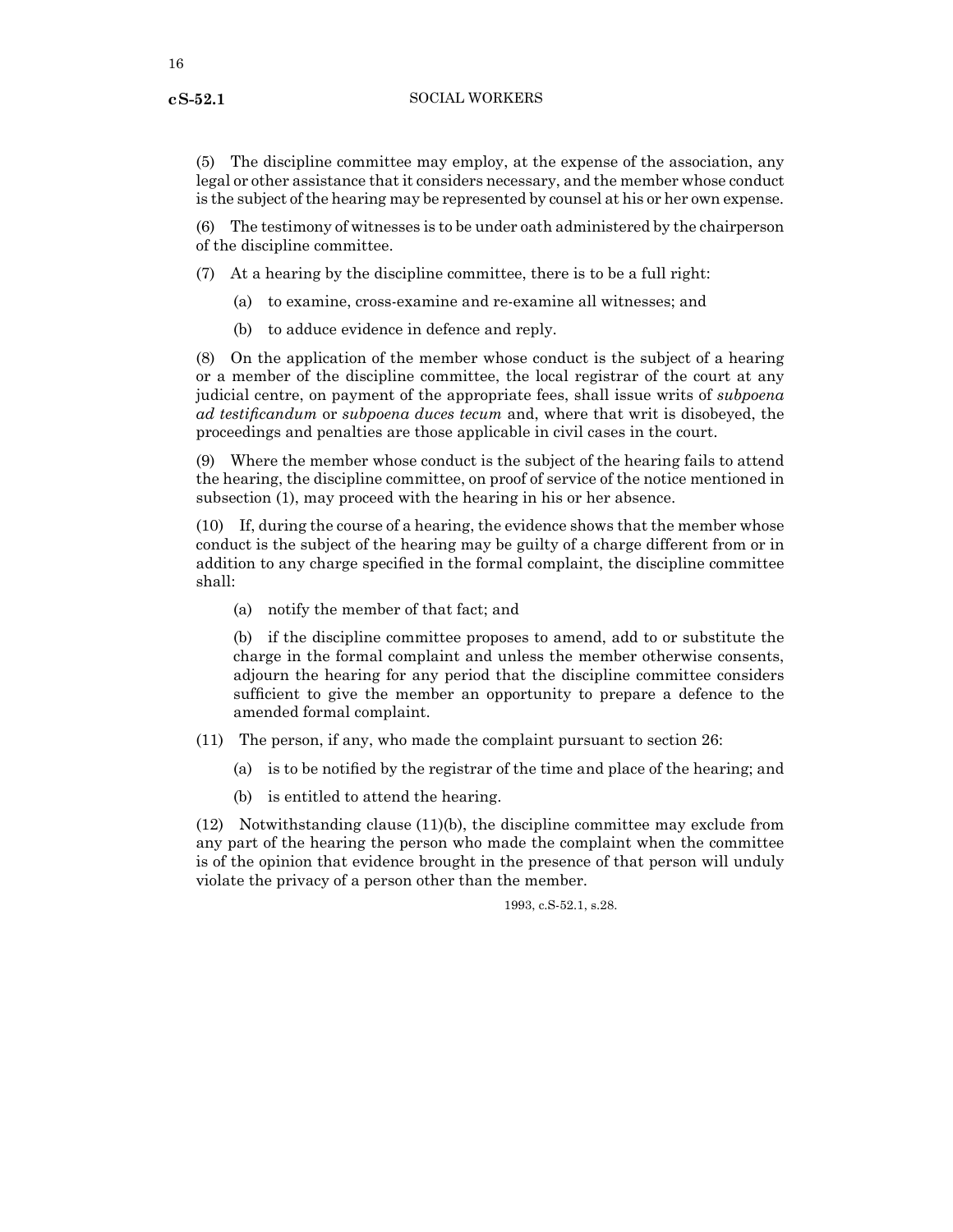17

#### **Disciplinary powers**

**29**(1) Where the discipline committee finds a member guilty of professional misconduct or professional incompetence, it may make any one or more of the following orders:

(a) an order that the member be expelled from the association and that his or her name be struck from the register;

(b) an order that the member be suspended from the association for a specific period of time;

(c) an order that the member be suspended pending the satisfaction and completion of any conditions specified in the order;

(d) an order that the member may continue to practise only under conditions specified in the order which may include, but are not restricted to, an order that the member:

- (i) not do specified types of work;
- (ii) successfully complete specified classes or courses of instruction;
- (iii) obtain medical treatment;
- (e) an order reprimanding the member; or
- (f) any other order that to it seems just.

(2) In addition to any order made pursuant to subsection (1), the discipline committee may order:

(a) that the member pay to the association within a fixed period:

(i) a fine in a specified amount not exceeding \$2,000 for each finding and \$6,000 in the aggregate for all findings; and

(ii) the costs of the investigation and hearing into the member's conduct and related costs, including the expenses of the professional conduct committee and the discipline committee and costs of legal services and witnesses; and

(b) where the member fails to make payment in accordance with an order pursuant to clause (a), that the member be suspended from the association.

(3) The discipline committee shall send a copy of an order made pursuant to subsection (1) or (2) to the member whose conduct is the subject of the order and to the person, if any, who made the complaint.

(4) The discipline committee shall inform a member's employer of the order made against that member where that member has been found guilty of professional misconduct or professional incompetence.

(5) Where a member is expelled or suspended from the association, the registrar shall strike the name of the member from the register or indicate the suspension on the register, as the case may be.

1993, c.S-52.1, s.29.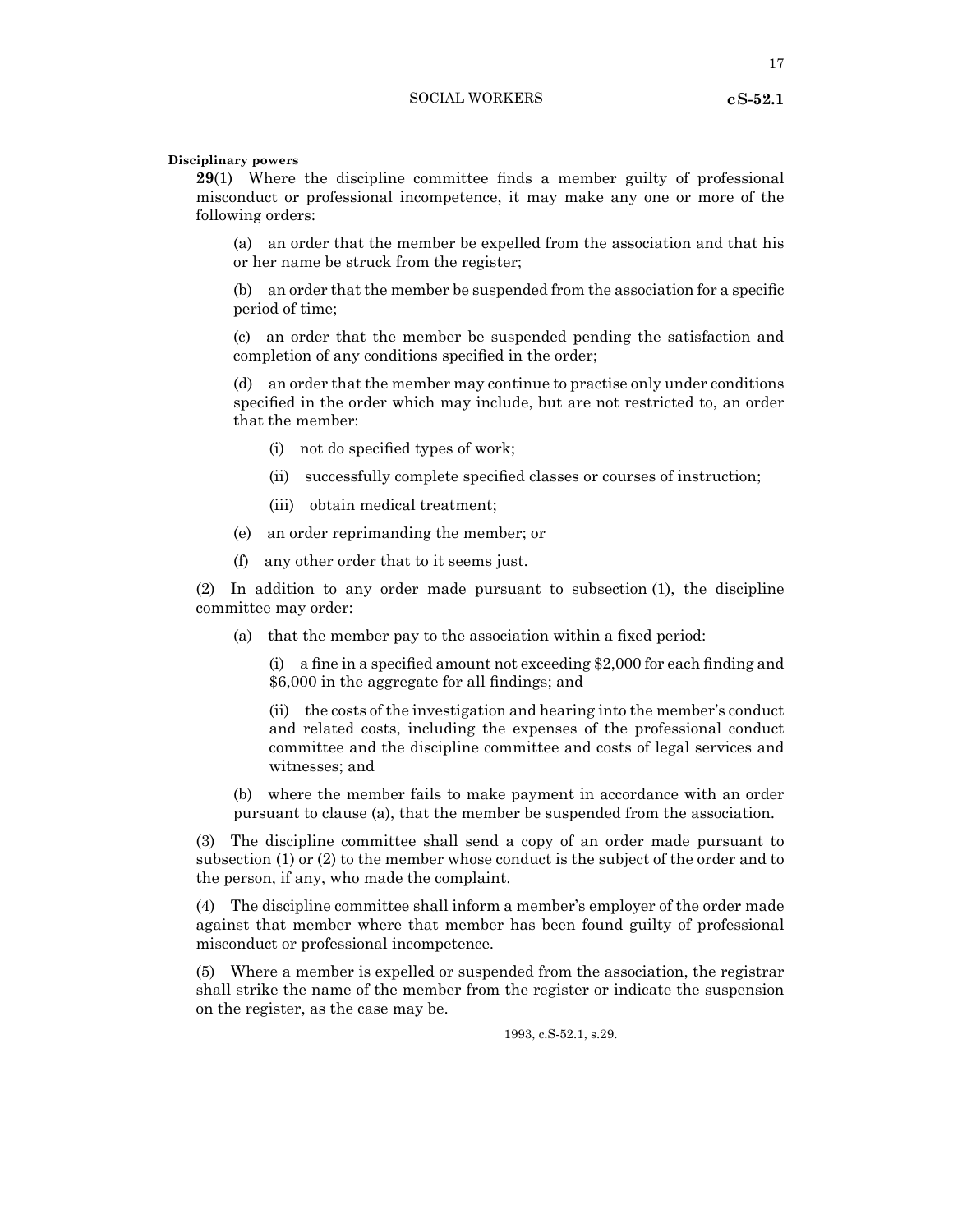# **Professional misconduct**

**30**(1) Professional misconduct is a question of fact, but any matter, conduct or thing, whether or not disgraceful or dishonourable, that:

(a) is harmful to the best interests of the public or the members of the association;

(b) tends to harm the standing of the profession of social work;

(c) is a breach of this Act or the bylaws; or

(d) is a failure to comply with an order of the professional conduct committee, the discipline committee or the council;

is professional misconduct within the meaning of this Act.

(2) Professional incompetence is a question of fact, but the display by a member of:

(a) a lack of knowledge, skill or judgment; or

(b) a disregard for the welfare of members of the public served by the profession;

of a nature or to an extent that demonstrates that the member is unfit to continue in the practice of the profession is professional incompetence within the meaning of this Act.

1993, c.S-52.1, s.30; 2015, c.21, s.54.

#### **Criminal conviction**

**31** The discipline committee may, by resolution, expel the member from the association where:

(a) a member has been convicted of an indictable offence pursuant to the *Criminal Code*;

(b) a report of the professional conduct committee is made to the discipline committee respecting the conviction mentioned in clause (a);

(c) the discipline committee has given the member mentioned in clause (a) an opportunity to be heard; and

(d) the discipline committee finds that the conduct of the member giving rise to the conviction makes the member unfit to continue to be a member.

1993, c.S-52.1, s.31.

#### **Duty to report**

**32** Where the professional conduct committee in its investigation pursuant to subsection 26(1) or the discipline committee at the conclusion of its hearing pursuant to section 28 believes that the member whose conduct is the subject of the investigation or hearing may be guilty of a criminal offence, the committee may immediately discontinue its investigation or hearing, as the case may be, and shall make a report of its findings to:

- (a) the president of the council; and
- (b) the Deputy Minister of Justice.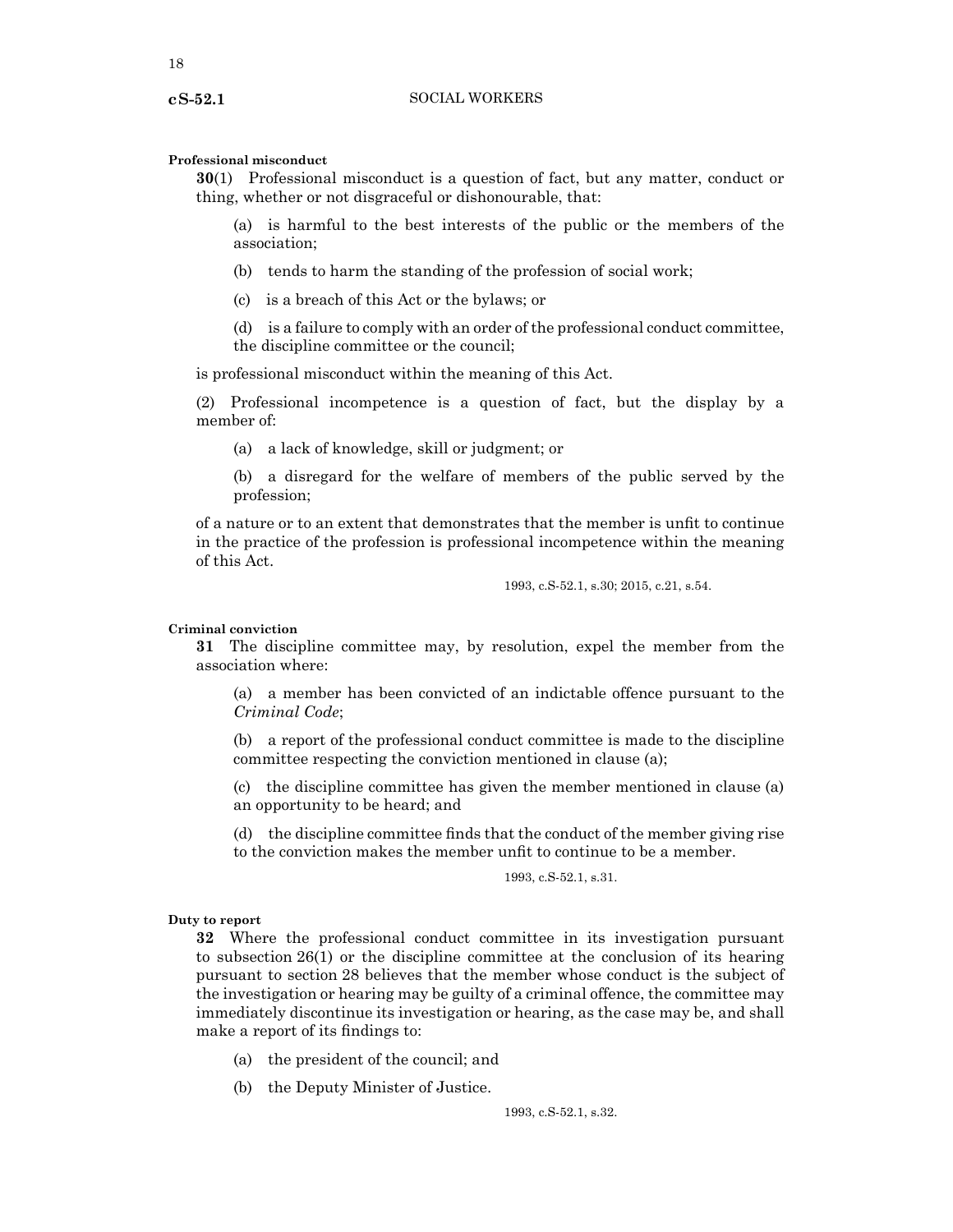19

# **Suspension**

**33** A judge of the court on the application of the council may direct that a member be suspended pending the disposition of a criminal charge where:

(a) a criminal charge is laid against a member; and

(b) the member has applied to the court for a stay of any disciplinary proceedings against the member.

1993, c.S-52.1, s.33.

# **Appeal**

**34**(1) A member who has been found guilty by the discipline committee or who has been expelled pursuant to section 31 may appeal the decision or any order of the discipline committee within 30 days of the decision or order to a judge of the court by serving the registrar with a copy of the notice of appeal and filing the notice with a local registrar of the court.

(2) On receipt of a notice of appeal, the registrar shall file with the local registrar a true copy of:

(a) the formal complaint and notice sent pursuant to subsection 28(1) or the report of the professional conduct committee pursuant to section 31;

(b) the transcript of the evidence presented to the discipline committee; and

(c) the decision and order of the discipline committee.

(3) The appellant or the appellant's solicitor or agent may obtain from the registrar a copy of the documents filed pursuant to subsection (2) on payment of the costs of producing them.

1993, c.S-52.1, s.34.

#### **Powers of judge**

**35** In hearing an appeal pursuant to section 34, the judge shall:

- (a) dismiss the appeal;
- (b) quash the finding of guilty;
- (c) direct a new hearing or further inquiries by the discipline committee;
- (d) vary the order of the discipline committee; or

(e) substitute his or her own decision for the decision of the discipline committee;

and may make any order as to costs that the judge considers appropriate.

1993, c.S-52.1, s.35.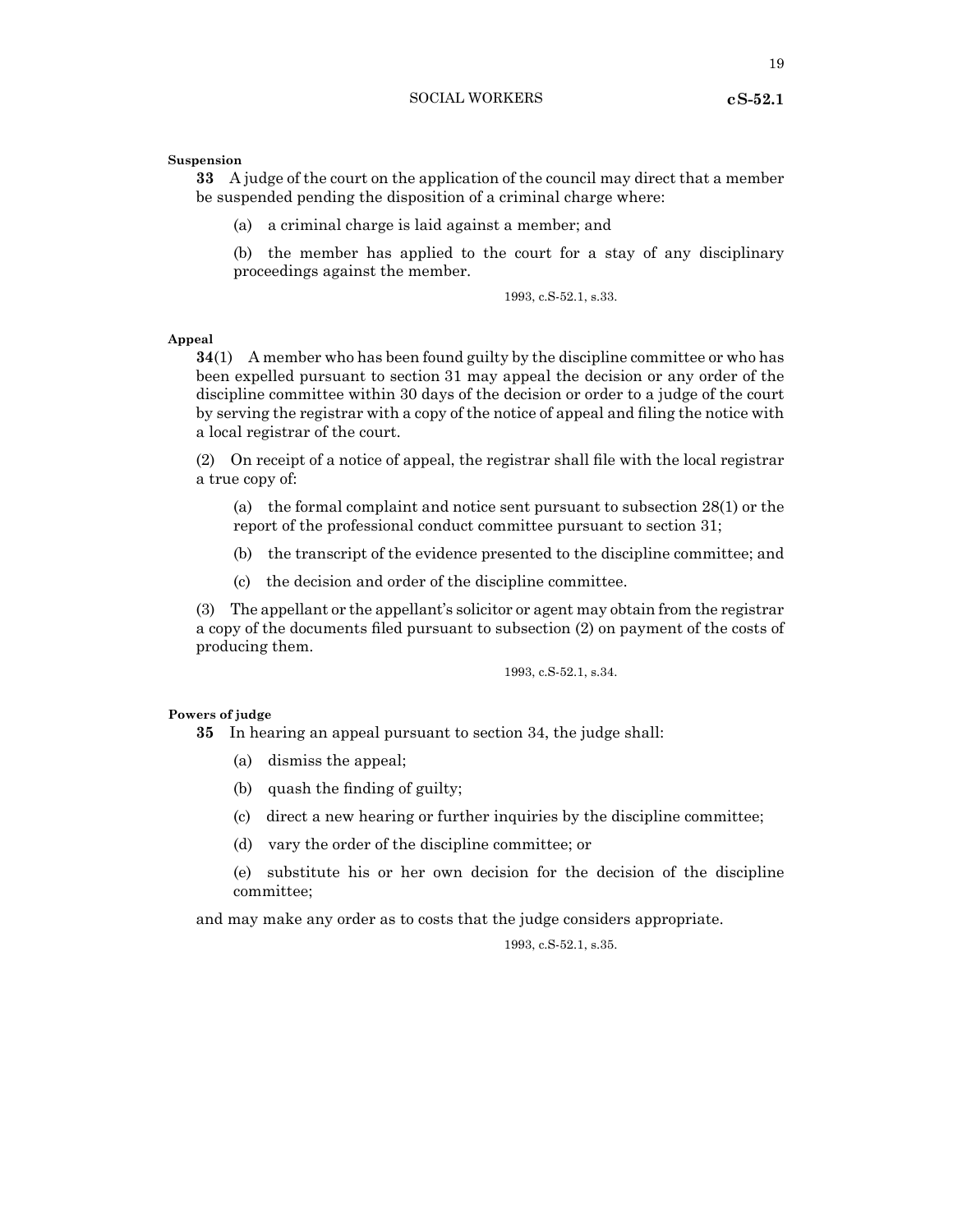# **Effect of appeal**

**36** The commencement of an appeal pursuant to section 34 does not stay the effect of a decision or order of the discipline committee, but, on five days' notice to the registrar, the appellant may apply to the court for a stay of proceedings pending the disposition of the appeal.

1993, c.S-52.1, s.36.

#### **Appeal to Court of Appeal**

**37** With leave of a judge of the Court of Appeal, a member who brings an appeal pursuant to section 34 or the association may appeal a decision of the court to the Court of Appeal on a question of law only.

2021, c19, s.30.

#### **Effect of expulsion**

**38** Where a member is expelled or suspended from the association pursuant to this Act, that member's rights and privileges as a member are removed for the period during which he or she is expelled or suspended.

1993, c.S-52.1, s.38.

#### **Reinstatement**

**39**(1) A person who has been expelled as a member may apply to the council for reinstatement.

(2) Subject to the bylaws, on receipt of an application pursuant to subsection (1), the council shall:

- (a) review the application; and
- (b) investigate the application by taking any steps it considers necessary.
- (3) On the completion of its investigation, the council may:

(a) where it is satisfied that the person's subsequent conduct and any other facts warrant reinstatement, order that the person be reinstated as a member on any terms and conditions that the council considers appropriate; or

(b) by order, refuse to reinstate the person.

(4) A decision of the majority of the members of the council is a decision of the council.

(5) Where, on an application pursuant to subsection (1), the council refuses to reinstate the person as a member, the applicant, within 30 days after the date of the order, may appeal the order of the council to a judge of the court and the judge may allow or disallow the appeal.

(6) On an appeal pursuant to subsection (5), the judge shall consider:

(a) the proceedings before the council on the application for reinstatement;

(b) the past record of the appellant as shown by the books and records of the association; and

(c) the evidence taken before the council and any committee that dealt with the expulsion, the application for reinstatement and the report of the committee.

# **cS-52.1**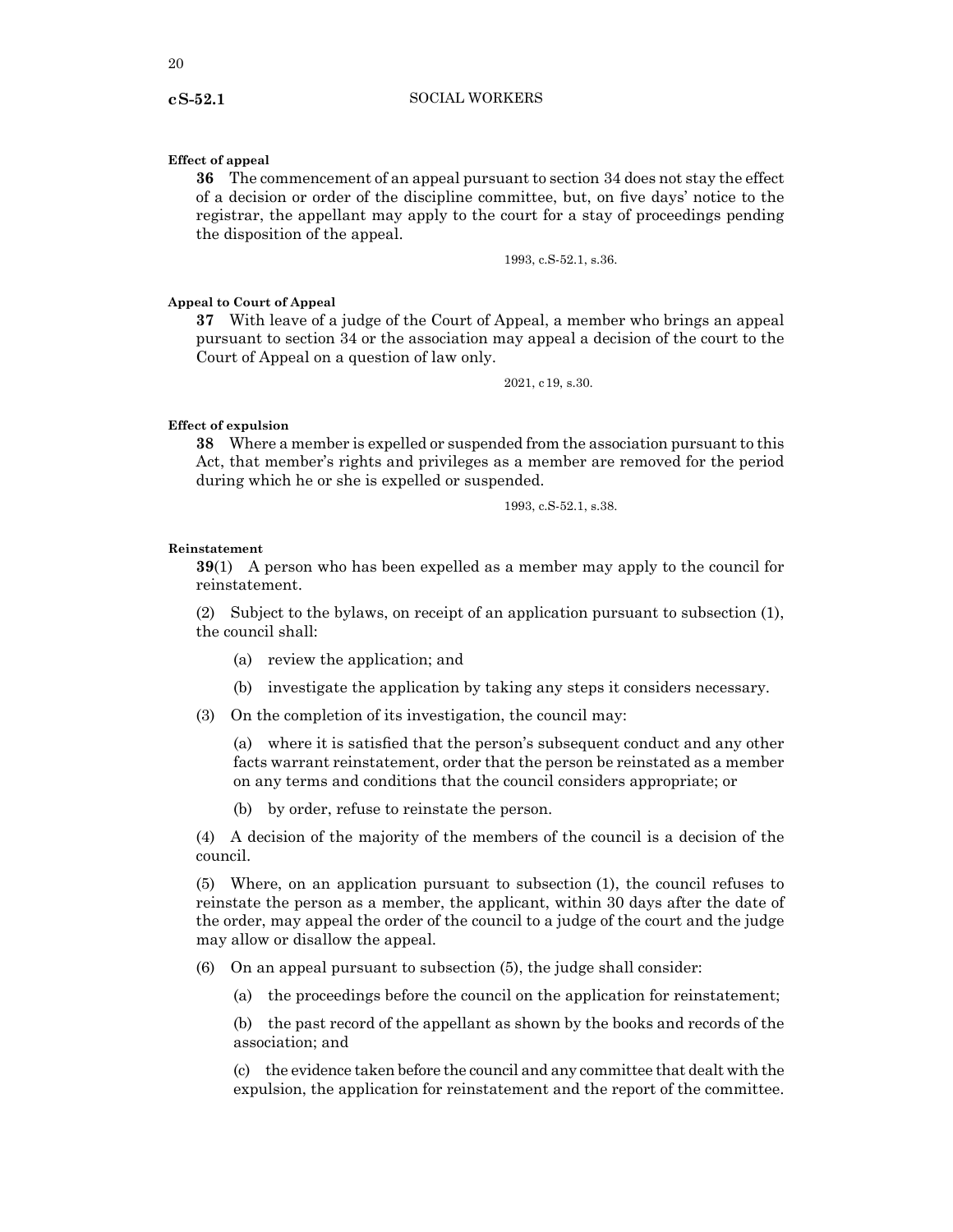(7) A person whose application for reinstatement is refused or whose appeal of a refusal is dismissed may make another application for reinstatement, based on new information, at any time.

1993, c.S-52.1, s.39.

# GENERAL

#### **Immunity**

**40** No action lies or shall be instituted against:

- (a) members of the council;
- (b) the discipline committee;
- (c) the professional conduct committee;
- (d) any member of any committee; or
- (e) any officer, employee or agent;

of the association for any loss or damage suffered by a person by reason of anything in good faith done, caused, permitted or authorized to be done or omitted to be done by any of them pursuant to or in the exercise or supposed exercise of any power conferred by this Act or the bylaws or in the carrying out or supposed carrying out of any decision or order made pursuant to this Act or the bylaws or any duty imposed by this Act or the bylaws.

1993, c.S-52.1, s.40.

# **41 Repealed.** 2004, c.L-16.1, s.79.

#### **Offence and penalty**

**42** Every person who contravenes section 24 is guilty of an offence and liable on summary conviction to a fine of:

- (a) in the case of a first offence, not more than \$2,000;
- (b) in the case of a second offence, not more than \$4,000; and

(c) for each subsequent offence, not more than \$6,000 or to imprisonment for a term of not more than six months, or to both that fine and imprisonment.

1993, c.S-52.1, s.42.

#### **Limitation of prosecution**

**43** No prosecution for a contravention of section 24 is to be commenced:

(a) after the expiration of 24 months from the date of the alleged offence; and

(b) without the consent of the Minister of Justice and Attorney General or the council.

1993, c.S-52.1, s.43.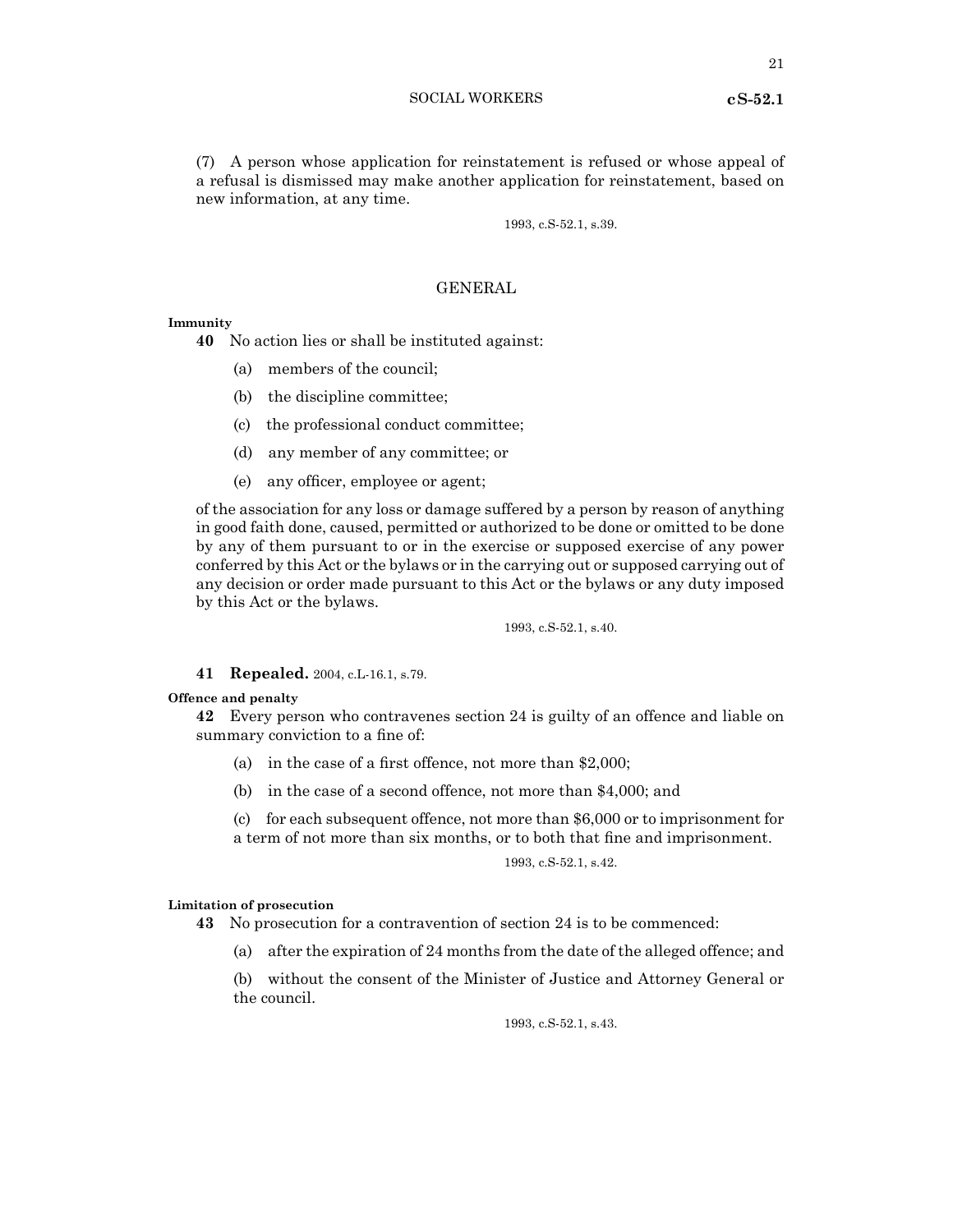#### **Report of termination of employment**

**44** Any employer who terminates for cause the employment of a practising member shall report the termination to the association where the employer reasonably believes the cause is professional incompetence or professional misconduct.

1993, c.S-52.1, s.44.

#### **Review by Legislative Assembly**

**45**(1) One copy of all bylaws and amendments filed pursuant to section 15 or 17 with the Director of Corporations is to be laid before the Legislative Assembly by the minister responsible for the administration of *The Business Corporations Act* in accordance with section 13 of *The Executive Government Administration Act*.

(2) Where any bylaw or amendment laid before the Legislative Assembly is found by the Assembly to be beyond the powers delegated by the Legislature or in any way prejudicial to the public interest, the bylaw or amendment ceases to have any effect and is deemed to have been revoked.

> 1993, c.S-52.1, s.45; 2010, c.B-12, s.63; 2014, c.E-13.1, s.62.

# **Record of revocation and notification**

**46**(1) Where it appears from any Votes and Proceedings of the Legislative Assembly that any bylaw or amendment has ceased to have effect, the Clerk of the Legislative Assembly shall immediately forward two copies of the Votes and Proceedings to the Director of Corporations and at the same time advise him or her that the copies are forwarded pursuant to this subsection.

(2) On receipt of the copies mentioned in subsection (1), the Director of Corporations shall file one of the copies with the bylaw or amendment to which it relates and immediately forward the other copy to the association and at the same time advise the association that the copy is forwarded pursuant to this subsection.

1993, c.S-52.1, s.46; 2010, c.B-12, s.63.

#### **Report to minister**

**47** The association shall file an annual report with the minister in the form, with the contents and in the time prescribed by the minister.

1993, c.S-52.1, s.47.

#### **Other Acts not to prohibit practice**

**48** No provision of any other Act is to be construed as preventing a member from practising as a social worker for gain or reward.

1993, c.S-52.1, s.48.

#### **cS-52.1**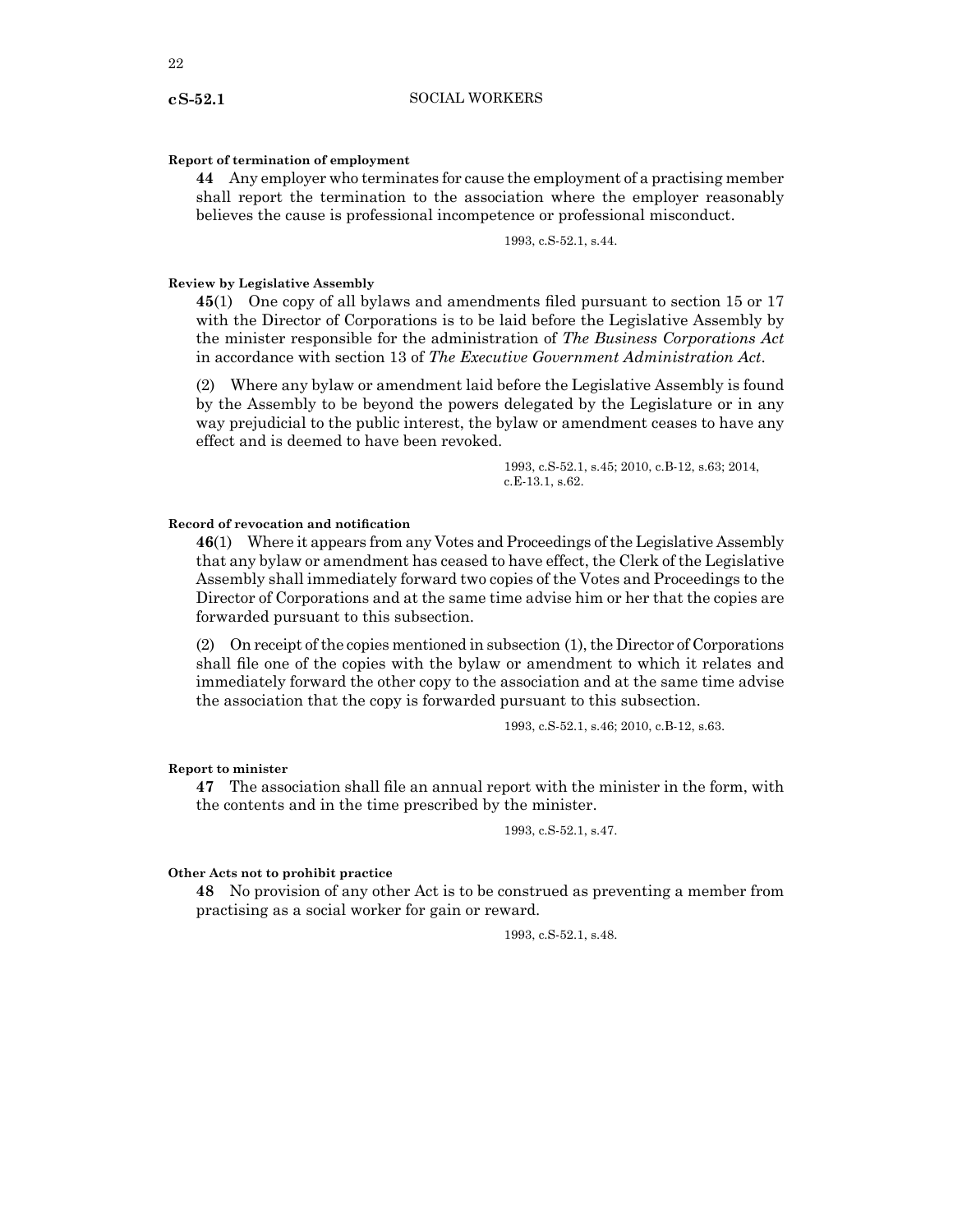**Compliance**

**49** Every member shall comply with this Act and the bylaws.

1993, c.S-52.1, s.49.

**Service of notices, etc.**

**50**(1) Any notice or other document that is required to be served pursuant to this Act may, unless otherwise provided for in this Act, be served by:

- (a) personal service made:
	- (i) in the case of an individual, on that individual;
	- (ii) in the case of a partnership, on any partner; or
	- (iii) in the case of a corporation, on any officer or director;

(b) registered mail addressed to the last business or residential address of the person to be served known to the registrar.

(2) A notice or document sent by registered mail is deemed to have been served on the seventh day following the date of its mailing unless the person to whom it was mailed establishes that, through no fault of that person, the notice or document was not received or was received at a later date.

1993, c.S-52.1, s.50.

#### **R.S.S. 1978, c.R-15 repealed**

**51** *The Registered Social Workers Act* is repealed.

1993, c.S-52.1, s.51.

#### **Coming into force**

**52** This Act or any provision of this Act comes into force on a day or days to be fixed by proclamation of the Lieutenant Governor.

1993, c.S-52.1, s.52.